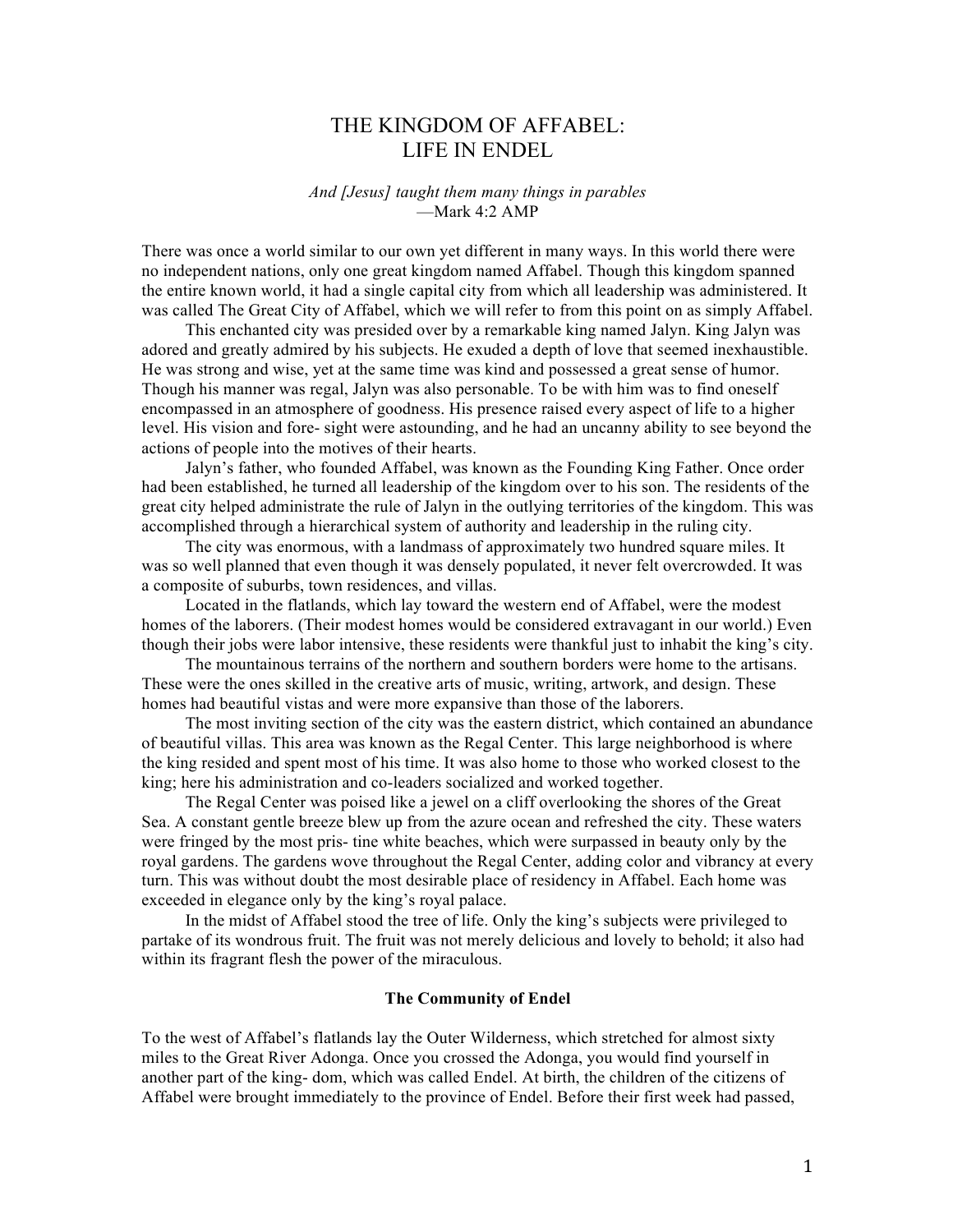they were entrusted to the care of the king's nurses. Once these young citizens—or Endelites were five years of age, they were brought to the School of Endel where they received training for a period of ten years. There they learned the ways of Affabel and of the great King Jalyn.

Only the king's nurses and the teachers had enjoyed the opportunity to meet Jalyn. Every five years or so, he would visit Endel in secret to share his heart for the school and the children. He never made his presence known to all, but even so, his goodness was evident in every aspect of Endel.

The ten years in the School of Endel were to prepare students for the life ahead of them. At the age of fifteen, they would have a short season to apply all they had been taught. In this span of time they would be en- trusted with portions of wealth and responsibility. How they stewarded their young lives and resources determined how and where they would spend the rest of their lives, which in their world totaled one hundred and fifty years. Though the season of testing was exactly five years, none of the students were aware of its duration. All they were told was it would not exceed ten years. At the end of this time, each would appear before the king to give account of their life choices.

This span of testing determined the students' allegiances. Those who followed the ordinances of Jalyn with their words and actions acknowledged his leadership. They were admitted as residents of Affabel. Their choices secured rewards for them accordingly.

If, however, the students rebelled and lived only for themselves during the season of testing, they were exiled to the land of Lone. Lone was a desert land of utter darkness where loneliness and hopelessness reigned. There the rebellious ones suffered torment and imprisonment for the duration of their lives.

The first person banished to this desolation was Dagon, who became the founding dark lord of Lone. Though he had rebelled against Jalyn many years before, his influence lingered in the land of Endel. Inhabitants of Endel who acknowledged Jalyn's lordship broke free of the dark power of Dagon. However, those who refused to serve Jalyn remained under this fallen lord's sway.

To isolate any further infiltration of darkness in his kingdom, the great King Jalyn was compelled to establish a decree to protect both the integrity and the social infrastructure of Affabel. All who followed in the way of Dagon and refused to acknowledge Jalyn as king by word and action would be banished for the remainder of their lives to the land of Lone.

So begins our story. We will follow the lives of five students of Endel. Their names are as follows: Independent, Deceived, Faint Heart, Selfish, and Charity. Let me introduce each.

#### **Independent**

Independent constantly questions the existence of Affabel. He really can't believe someone called Jalyn, who he has never met or seen, would re- quire not only his allegiance but also such strict adherence to a "list of rules." He suspects this is a scheme to keep him and others under the control of the teachers. In contempt, he refuses to attend classes and learn of this imaginary kingdom.

Independent ridicules others for believing such nonsense. He intends to live as he sees fit and remain free of the laws of Jalyn. The only exception will be if the king's edicts serve his purpose. Then he'll adhere, but only because it's his idea. He has no qualms about letting others know he won't be yielding his life to the will of another.

#### **Deceived**

Deceived doesn't question the existence of Affabel. He believes in King Jalyn and even delights in his promises. He mentally and verbally agrees with the school's teachings and policies, yet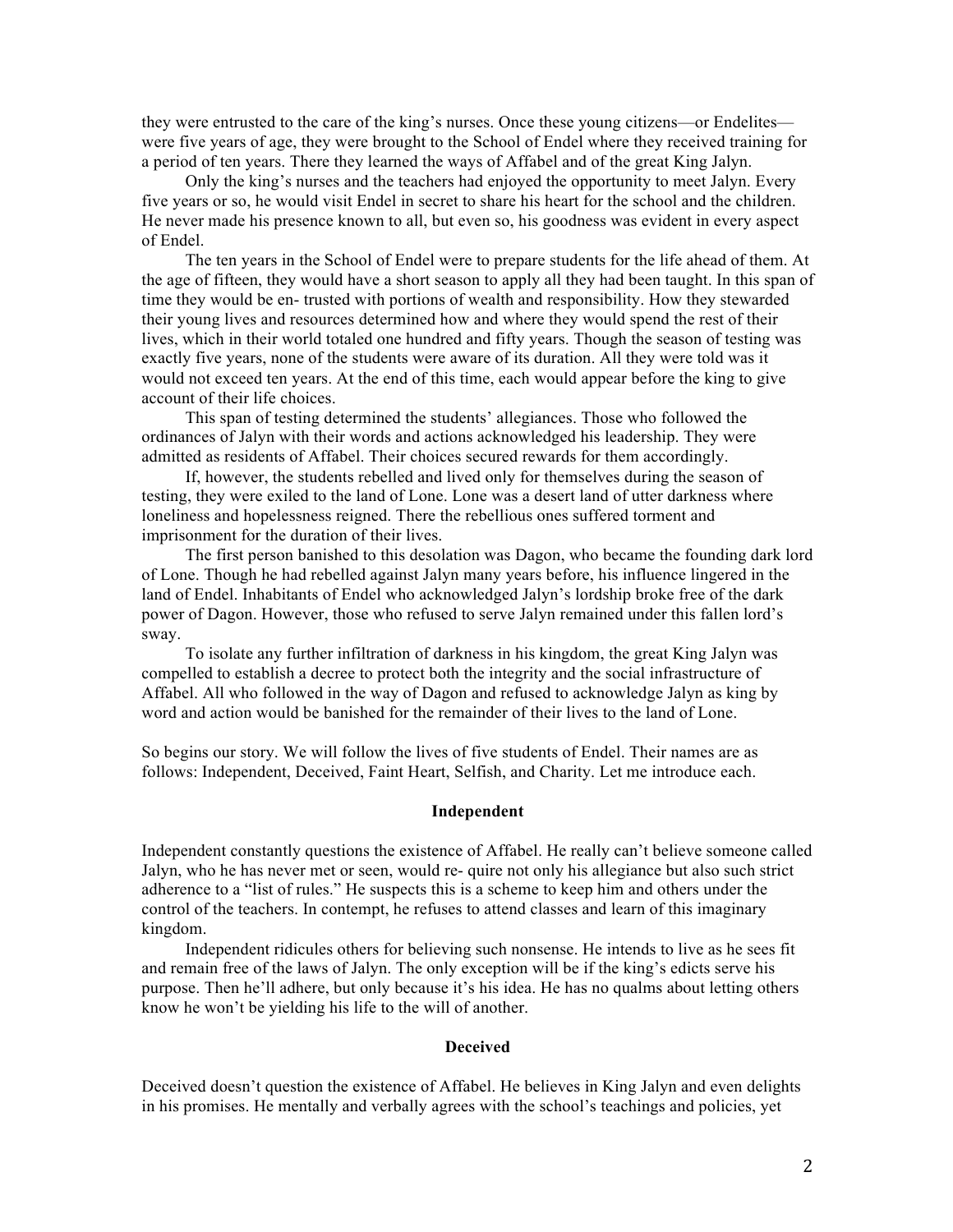large portions of his lifestyle conflict with those teachings. He celebrates his allegiance to the king and his teachings and participates in the school's functions when they are delightful, but if he doesn't see any self-benefit, his outlook quickly changes. His lifestyle is contrary to that of a true follower of Jalyn, and due to his strong personality, he subtly draws others into his ways. He never really stops to consider his pending season of testing and judgment.

Deceived gets along well with Independent, even though they dis- agree about Jalyn's existence. Deceived is fun and they both have similar interests, so Independent likes his company.

#### **Faint Heart**

Faint Heart is the most enthusiastic of all the students. She speaks up frequently in class and consistently makes some of the best grades. She is very active and usually initiates extracurricular activities to help promote the students' involvement in the community. Anyone who assessed the students would say she was the most passionate for Jalyn's cause.

#### **Selfish**

Selfish also believes in Jalyn and his teachings. He does not doubt the existence of Affabel and is quite vocal as well. He believes Jalyn is such a wonderful ruler and kind judge that he will be gracious to all who profess allegiance to him. He is, however, focused on his limited perception of Jalyn's teachings and character. He has forgotten that Jalyn is a just and holy leader as well as a loving and merciful one. So Selfish has developed a distorted view of who Jalyn really is. He believes that Deceived, Faint Heart, and Charity will no doubt be a part of Jalyn's glorious kingdom, though he has some concerns about the sheer resistance of Independent.

Selfish believes all who acknowledge Jalyn verbally and live a life that doesn't break any major laws will gain entrance to Affabel. However, in keeping with his name, he's largely selfseeking, and often the good he does is motivated by personal benefit. At times, he is motivated by com- passion, but when push comes to shove, Selfish looks out for his own best interest.

#### **Charity**

Our final young lady, Charity, is one who takes to heart and obeys King Jalyn's laws. Not only has she learned his principles, but she also searches to know the heart behind each edict. She spends a lot of time seeking to know and understand the will of Jalyn. This means long hours of study and freely giving herself for the good of the school and community of Endel. She knows once she reaches the age of fifteen, she will have a short amount of time to carry out the wishes of the great king. Her aim is to live completely for Jalyn's glory, and she will not allow what would benefit her to get in the way of this primary purpose.

Charity loves Jalyn and longs for the day they will meet. She fervently obeys him and frequently speaks with others of his goodness. For this she is often ridiculed and isolated. Though she has suffered for her stance of unwavering loyalty to Jalyn's laws, nothing will deter her from being faithful to the king.

#### **The Graduates**

All five of these Endelites turned fifteen. The appointed day arrived, and they graduated along with two thousand other students. Each was en- trusted with a specific commission and a corresponding sum of startup funds. This amount was predetermined by Jalyn and was distributed by the headmaster upon graduation.

Among our five students the distribution looked like this: Independent received fifty-five thousand entrustments, Deceived and Faint Heart received forty thousand each, Selfish received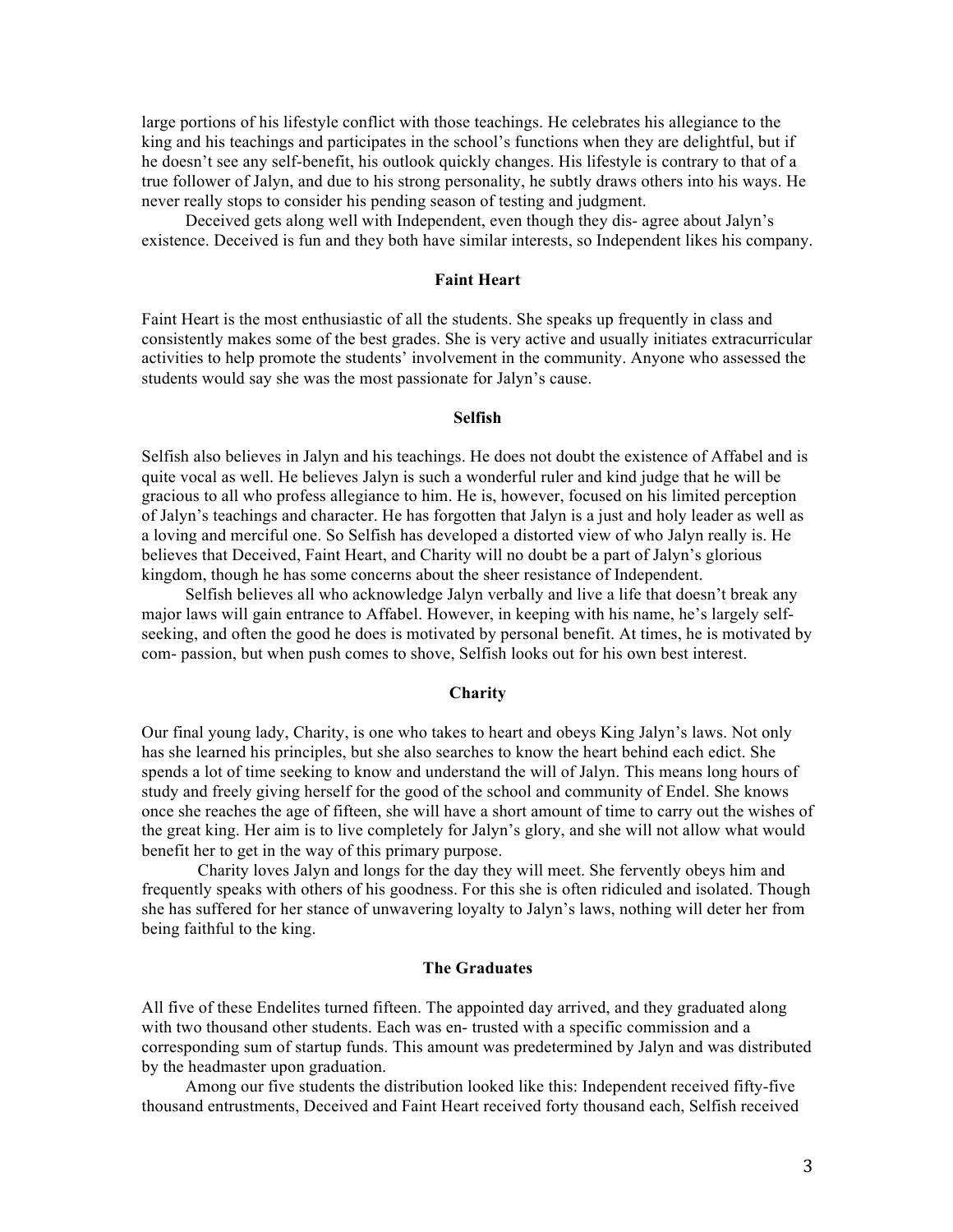the most at seventy-five thousand entrustments, and Charity received twenty-five thousand. With their money in hand, the young citizens were released with some final instructions.

#### **The Salesman**

Though Independent rarely attended classes, he still felt as though some of the teachings hung over his head. There were times when he wondered if some of the school's lunacy could actually be true. If so, he hoped his behavior would not affect how much he would be given once his schooling expired.

Independent's hands trembled as he received the envelope filled with his entrustments. Upon opening it, he had to suppress his surprise and relief at the amount he had been given. He was even more excited when he realized that he received fifteen thousand more than Faint Heart and more than twice as much as Charity. He thought, What a waste! Charity and Faint Heart spent all their time in those useless classes and put in so many extra hours, and now they have little to show for it.

This experience actually affirmed Independent's belief that Jalyn didn't exist. He reasoned that the students' parents, who disappeared so many years ago, had left the money. This furthered his views that the story of King Jalyn was all a scam created by the school to control their young lives and keep them from being freethinkers.

After a couple weeks of celebrating his graduation, Independent realized he had to set up a business. He was beginning to panic over the rapid pace at which he had started to run through his entrustments.

Independent started a car dealership and realized he was a great sales- man. Business went amazingly well. Many of the new graduates used part of their startup funds to buy used or even new cars from Independent's lot. As his finances multiplied, he expanded into other business ventures and found success in those as well. As his assets increased, he expanded and enhanced his personal lifestyle. He realized quickly that money was an amazing source of influence, and it seemed to have the power to purchase happiness. His wealth, assets, and rapidly expanding lifestyle also had the power to attract women, which made life even more invigorating.

Independent didn't attend the community's weekly gatherings, but he was still considered a very good citizen by most because they appreciated his support of community projects. It appeared life couldn't get any better for this hard-working Endelite.

#### **The Builder and Developer**

Deceived was more than happy to celebrate with Independent for a couple weeks. Though he hadn't receive as much as others had, he was glad to have more than Charity did. It affirmed his distorted perception of Jalyn as a king of such extreme mercy that certain issues really didn't matter.

Deceived had been sexually loose with a couple girls he had dated in the school, even though this was contrary to the teachings he had received. He saw no conflict in it because he firmly believed in Jalyn and his kingdom. He had formed his own approach to life: As long as I continue to affirm my allegiance to Jalyn and do not hurt anyone too severely, I will remain in good standing with the king. He reasoned that Jalyn understood that everyone has needs and no one is perfect. He was sure all his faults would be covered at the judgment by Jalyn's mercy and grace because he believed in the king with all his heart.

A few weeks after graduation, Deceived started his own business. He became a homebuilder. In the beginning, he struggled to find customers. His model home was excellent in every way, but he couldn't find committed buyers. Some thought his prices were too high; others simply couldn't afford to buy such nice houses. Desperate, Deceived lowered his prices.

Deceived still used his nice model home to draw customers. He continued to make all the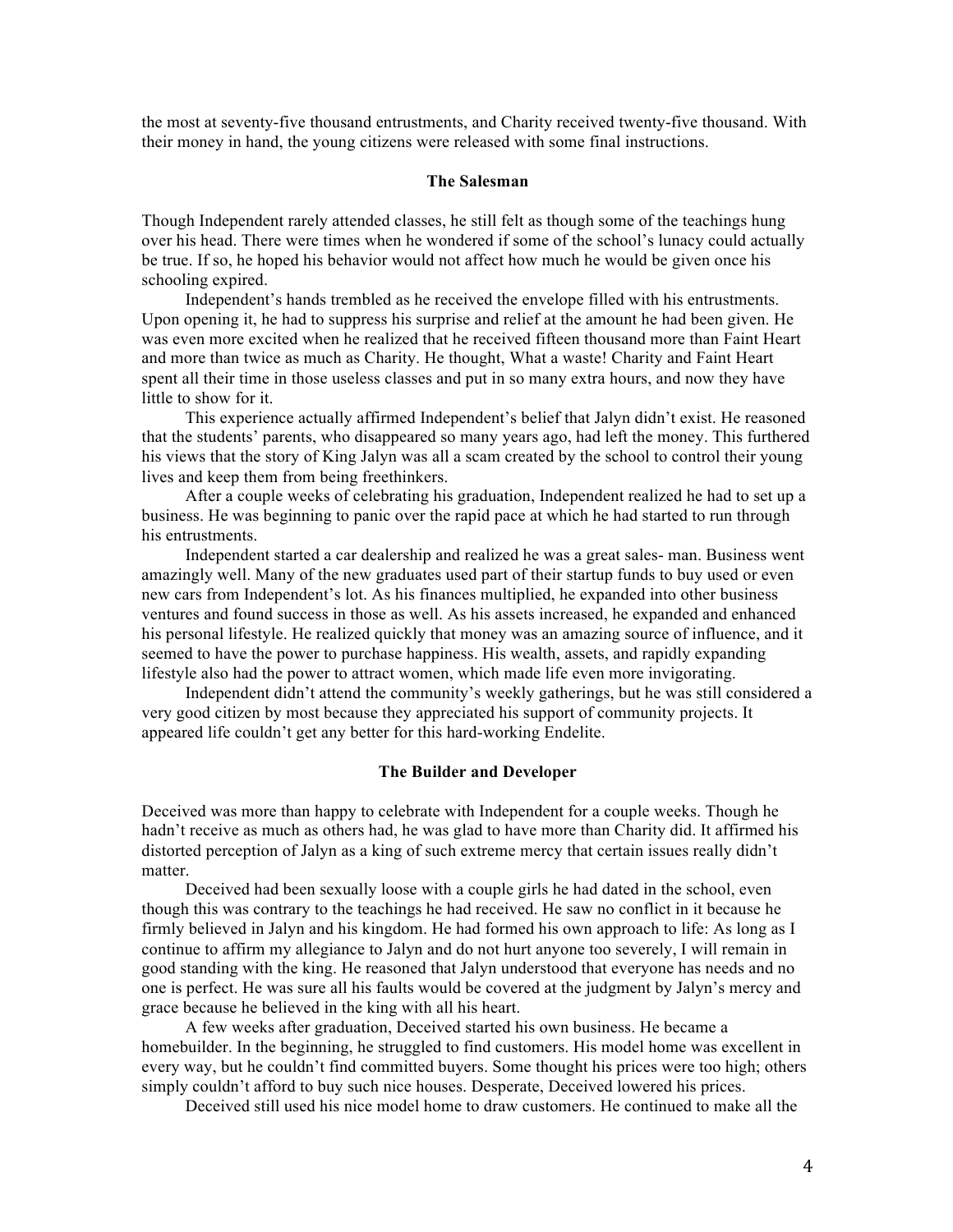promises he had previously made, but he started putting in much lower grade materials than he had previously featured or promised. In fact, some of his materials violated Endel's codes and standards. Deceived rationalized that the lawmakers who set these marks were overly cautious. He was sure the materials he had chosen would hold up under any stress or weather conditions. Because Deceived's homes seemed to be such amazing bargains, interested Endelites started signing contracts faster than he could build the houses. Business had finally taken off.

After a couple years, Deceived decided to turn to land development. He was tired of complaining customers. He felt that once the land was sold, he'd be done with it all. He wouldn't have to deal with fixing war- ranty items any longer.

Deceived was ecstatic when he came across some land for roughly a thousand entrustments an acre. The deal seemed almost too good to be true. But further investigation revealed the land was a flood plain. This information was only known by a handful of people, all of whom were Deceived's friends. He persuaded a city councilman who was a buddy of Independent's to approve his development without proper geological testing. After all, there hadn't been any floods in his lifetime, so was there really a problem? The deal went through without a hitch. After this, it seemed life couldn't get any better for the young entrepreneur.

#### **The Teacher's Assistant**

Immediately following graduation, Faint Heart got together with a few girlfriends for a weekend of shopping. She thought this would be good for two reasons: first, she could spend time celebrating with her closest friends; and second, she could get the clothes and accessories she would need for her new career. Faint Heart's deepest desire was to be a teacher's assistant at the School of Endel. She couldn't remember ever wanting anything more. Her interview was the following Friday.

On the second day of shopping, one of Faint Heart's friends, Gossip, shared with her how a mutual friend, Slander, had told the headmaster that Faint Heart had slept with one of the young male students. Faint Heart burned with anger as she listened to the news. This could severely hinder her chances of being brought on as a teacher's assistant. It was an absurd lie without an ounce of truth in it. She had kept herself pure the entire time of her schooling. She felt certain Slander had done this out of sheer envy and possibly even hatred.

Faint Heart was furious. She was deeply offended, and for the re- mainder of the weekend her thoughts were consumed with the treachery of this supposed friend. She vowed to make Slander pay for what she had done.

The day of the interview arrived, and to Faint Heart's surprise she was chosen for a position. The headmaster informed her that he had indeed heard the rumor, but after some investigation he was convinced it wasn't true.

Not only did Faint Heart get a position, she was assigned as an assistant to one of her favorite teachers. His name was Double Life, and he was one of the most gifted teachers at the school. He was twenty-five and had been instructing young Endelites for a number of years. (The teachers' judgments did not come at twenty years of age, as with the others, but when they were thirty.) Faint Heart was amazed that she was chosen to work with such a dynamic leader.

The semester began, and things were going extremely well, but Faint Heart still carried a nagging offense against her former friend. No matter how well things went, it seemed she could not really get over Slander's treachery.

Even though things looked great, trouble was brewing below the sur- face. Double Life's name was indicative of who he was. He lived one way as a teacher but quite another way in his private life. His judgment would be the most severe because as a teacher, he had the privilege of personally seeing Jalyn.

One evening when Faint Heart and Double Life were alone together, he made a pass at her. Shocked and outraged, she left his presence immediately. He didn't give up but persisted in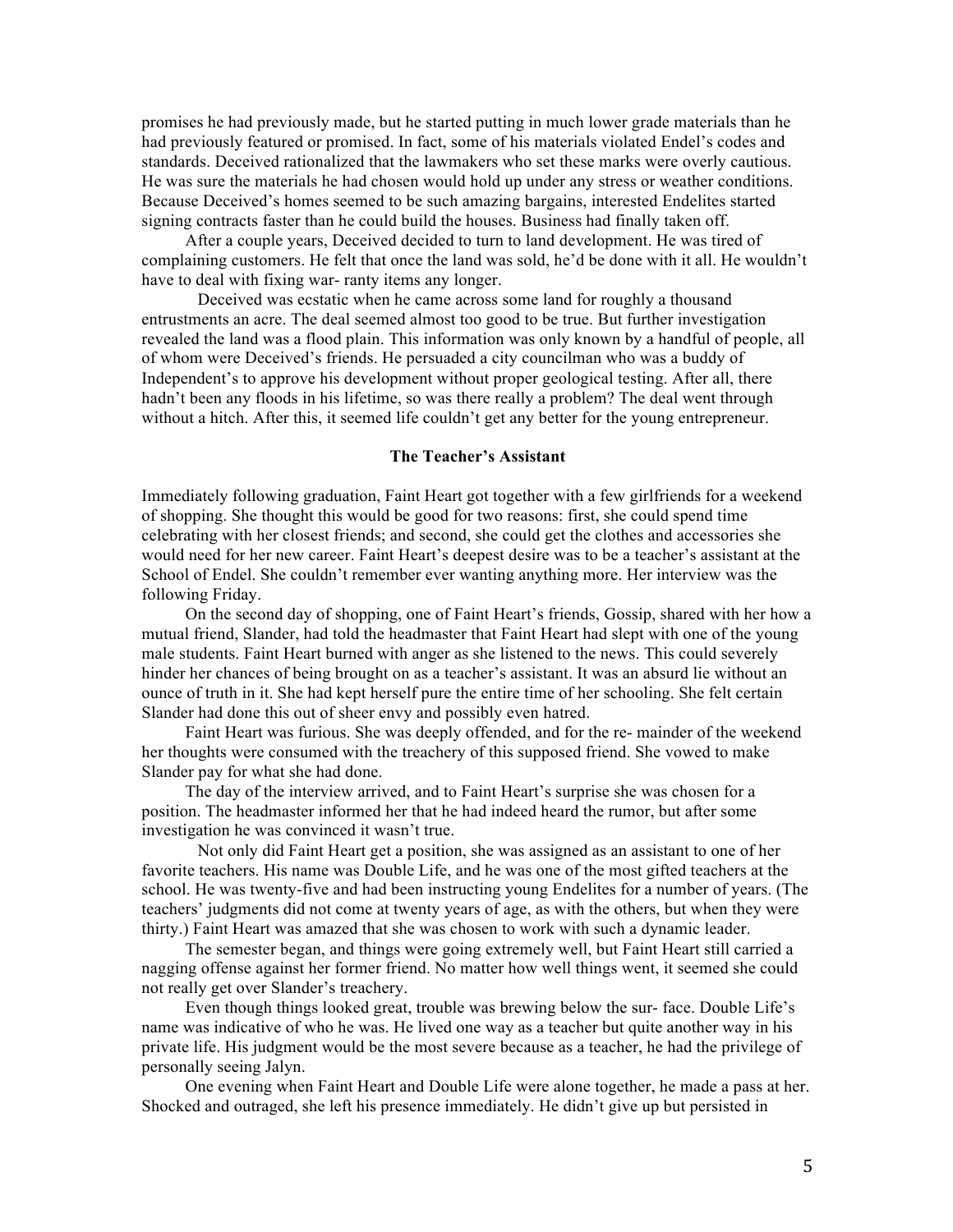pursuing her over the next several weeks. She began to question her reaction and listened to his per- suasion because he was such a great and knowledgeable man. She enjoyed his attention. He was gentle and kind and was considered to be one of the nicest looking men in the community. After a long internal battle, Faint Heart finally gave her virginity to Double Life, and the two entered into a passionate affair.

Faint Heart had never known such exhilarating feelings of passion and love. Each time she saw Double Life, he took her breath away. Thoughts of rendezvousing with him on their set evenings consumed her and temporarily averted her attention from the deep and now hidden offense she still carried against Slander.

However, after four months, Double Life suddenly dumped her. Faint Heart was distraught and devastated; she had to know why. She replayed every encounter in her head and pressed him for an answer. Finally Double Life told her that he had heard about Slander's report of her past affair with a fellow student. This was not the real reason for his change of affection; he had just lost interest in Faint Heart. He was al- ready flirting with another young lady in the community. Young women were hard-pressed to resist the seductive and persuasive powers of this prominent teacher.

Faint Heart was outraged. She couldn't bear the thought of seeing Double Life each day. Unable to go on, she immediately resigned her position at the school.

After several days of sulking, Faint Heart opened a beauty salon with what she had left of her forty thousand entrustments. She stopped going to the weekly gatherings at the school even though Jalyn instructed his subjects not to forsake such meetings. Faint Heart didn't want to associate with hypocrites, and most of the people at the gatherings seemed to be just that.

Faint Heart grew harder by the day. She rarely mentioned the school or Jalyn. Indifference and cynicism replaced the passion she'd previously expressed so freely. When asked, Faint Heart would confess her allegiance to Jalyn, but deep down she blamed him for allowing such a corrupt man to be a teacher in his school.

By the time her days of testing were over, Faint Heart was a very of- fended and bitter woman, though if asked she would emphatically deny it. She spent the rest of her days trying to get even with those who had hurt her so deeply.

#### **The Mayor of Endel**

And now we turn to Selfish. He was simply amazed by the amount of money he'd received. He celebrated, but he knew enough of Jalyn's teachings to steer away from illicit revelry. After a few days' break, he started investing. His trading proved profitable, and he quickly multiplied his startup funds. As his finances grew, he steadily increased in popularity with his peers.

Selfish bought a house in one of Endel's nicest neighborhoods and invited the influential and powerful to his home. Government officials, professional athletes, business executives, and other notables enjoyed the wealth of his hospitality. He was quickly becoming one of the most connected men in the community.

After three years, Selfish decided to run for mayor of Endel and easily won because of his financial clout and social connections. Once in office, he found himself faced with many decisions. One had to do with the school. Due to an increase in population, there was an urgent need for more space. This meant buying land and securing contractors, building expenses, and everything necessary to outfit the school.

The first step was for the community to raise money. In the weekly city gatherings, Selfish heard of their need for more funding. At the end of the fundraising drive, he had given just under a thousand entrustments.

Then came the tough decision. The school finally had enough to buy a particular plot of land. It was an amazing deal, and the price was within their budget. However, there was a large department store that wanted to purchase the same land. The city council was divided. The school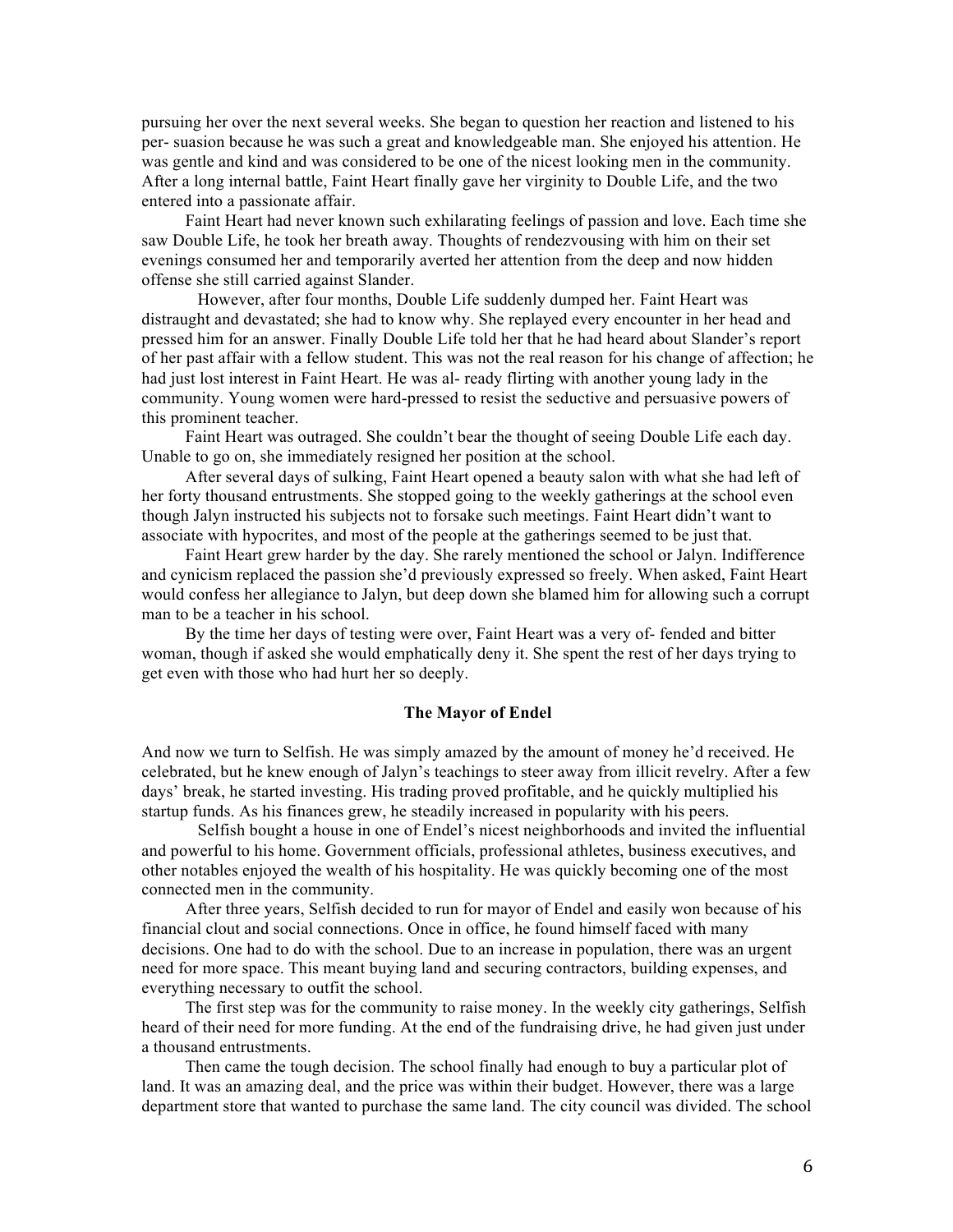was a nonprofit organization, so it would not yield any tax revenue. The store, on the other hand, would bring in huge sums of tax revenue and create additional jobs for the city's residents.

Since the council was split, the deciding vote had to be cast by the mayor. Selfish was conflicted. The owners of the department store had been very supportive of his campaign by contributing large sums of money as well as leveraging their influence on his behalf. They had been guests in his home on frequent occasions.

Selfish voted in favor of the department store. He justified his choice to the public by stating it was for the overall good of the citizens of Endel. He had paved the way for more employment opportunities as well as increased the city revenue. He recommended the school explore their options in expanding their current facility, even though he knew this was not feasible. His choice disappointed the sincere followers of Jalyn, but the community at large applauded his decision.

Selfish's two-year term was coming to a close, and it was time to campaign for reelection. Feeling a bit remorseful, he made a personal contribution of five thousand entrustments to the School of Endel. With it came a promise to find another plot of ground suitable for them to build on.

This helped him regain the confidence of many of the followers of Jalyn. It looked as though the young leader would easily win a second term.

## **The Restaurant Owner**

Upon graduating, Charity gave three of her twenty-five thousand entrustments as a contribution to the School of Endel's land drive. She was thankful for all she had learned from her teachers and wanted to express it. With the remaining twenty-two thousand, Charity was eventually able to start a restaurant.

Charity loved anything to do with the culinary arts. Coupling this with the fact that she was a savvy businesswoman, running a restaurant appeared to be the best way to utilize her gifts and serve her community. She was able to bring in some of the best chefs in the land. By coordinating their knowledge, she assembled an outstanding menu. Her restaurant was an immediate success.

Though Charity won awards for her restaurant, she always credited her success to Jalyn's wisdom. In interviews she repeatedly thanked her former teachers and praised her fine employees. She refused to boast about her efforts or claim her success as her own. She knew it was only because of Jalyn.

Charity used her prosperity to help both the community and the School of Endel. She contributed food to the school's soup kitchen. Often she would set aside an evening to work the outreach food line. She enjoyed serving hot meals to the poor. She made a commitment to give 25 percent of all her restaurant profits to the school. At the end of the five years, she had given over two hundred thousand entrustments.

Charity was always helping others who were working hard but found it difficult to make ends meet. In addition to financial aid, she was quick to share Jalyn's principles of wisdom and success. She constantly told those she aided how she would never have made it had it not been for Jalyn.

Even though Charity's restaurant was successful, she was never included in the social events at Selfish's home. Neither was she asked to participate in leadership roles in the community. She was seen as too radical in her adherence to Jalyn. Being excluded by the influential Endelites didn't deter or discourage Charity. She was focused on reaching the less fortunate. She loved the weekly gatherings at the school and was always offering to help by giving or serving in various roles. Charity was a fulfilled young woman.

## **The Appointed Judgment Day**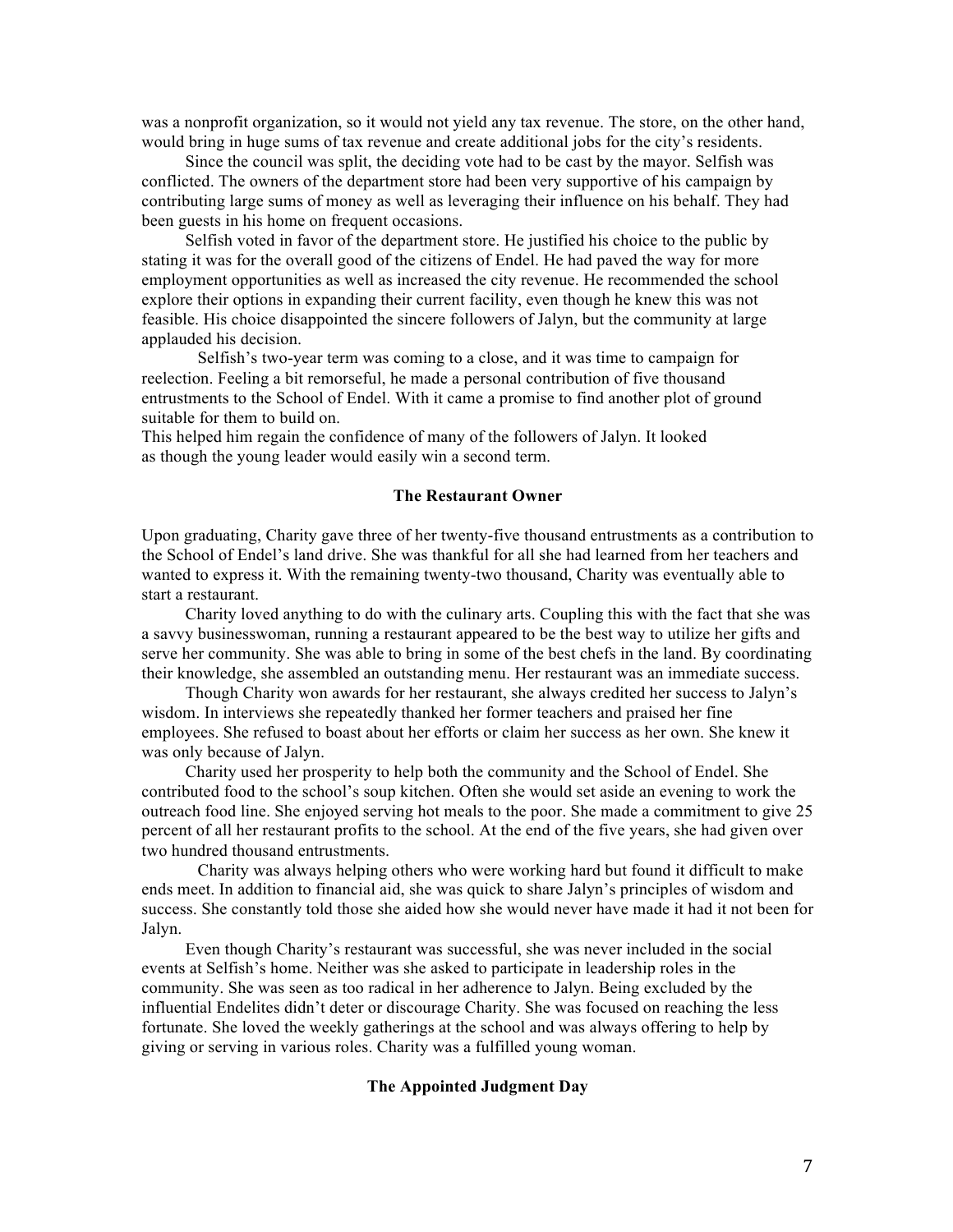The final day of testing arrived. Those who were about to be judged knew it would happen sometime in the next five years because the first five years had already passed. No one imagined it would be so soon.

The day began just like any other, but it ended very differently. Late in the night, the Royal Guards of Affabel swept the two thousand graduates away. Their secret exodus happened while the other Endelites slept.

These two thousand young citizens were ushered through a secret passageway. It was a deep tunnel that brought them beneath the Adonga River. Once through the channel, they traveled an additional two days across a barren wilderness. Throughout the journey, the Chief Guard provided their every need from a store of food, water, and supplies.

The guards were kind yet reserved. All their energy was focused on the task before them. Though they would answer some questions, the Endelites posed others that were not permitted to be answered. The guards' standard reply to these questions was, "All will be made known in due time." This only served to heighten the travelers' curiosity.

The Endelites almost didn't notice the discomfort of the wasteland as they sojourned toward the long-awaited city. As the third day dawned, they crested a hill. There, silhouetted by the morning sun, was the majestic city. Affabel was even more magnificent than any of them had dared to imagine.

As they approached the city, the revelation of its wonder grew and expanded. Even in their approach from the flatlands, it was apparent Affabel was without compare. Endel was puny in comparison to the out- skirts of this city.

As the men and women from Endel entered the central portion of the city, they discovered that in Affabel everything was vibrantly alive. It was such a magical place that the birds not only sang but also had the gift of language. Their wondrous and melodic songs interpreted the beauty they beheld and served to further magnify the glory of the city.

This did not come as a total surprise to the Endelites, who had heard the horses of the Royal Guards speak. These noble beasts not only spoke to each other but conversed with their riders as well. It was obvious there was an affectionate relationship between the horses and their riders. It was now apparent all the creatures within Affabel had been gifted with speech and with the capacity for affection and joy.

In every direction the young Endelites turned, they beheld breathtaking vistas. They were enraptured with the awe of Affabel. The air alone was invigorating. It brought both clarity of mind and strength to their travel-weary bodies. The water that flowed throughout the city intrigued them. Somehow it seemed more substantive, as though it glistened with life. Threads of enchanting music permeated the atmosphere and soothed their excited souls with an abiding sense of peace. Everything ranging from the smallest plants to the very air seemed more than alive; it all possessed the ability to give life. Each element was full to overflowing in this miraculous land.

The young citizens could not help but extend their hands and touch everything within their reach as they passed through the concourse of the great city. They longed to run free and explore but somehow knew it wouldn't be permitted at this time.

They were led straight into the large anteroom of a massive auditorium. Here the males and females were separated. This superstructure the young people had been escorted to was so vast it appeared to have unlimited capacity. At least one hundred thousand people could have been contained within its marble walls without issue.

Within the anteroom, the Endelites were allowed to refresh them- selves in fragrant baths or showers and were given robes in preparation for their audience with the king. They were all too happy to discard their dusty clothes from Endel. Their old garments seemed awkward and strangely out of place in this radiant city. A deep desire to dwell in Affabel wove itself into the fiber of each Endelite's being. They had the strangest sense of homecoming.

After bathing and dressing, the group gathered again for a meal. This breakfast banquet was set up in a magnificent courtyard where they were allowed to eat and fellowship for a short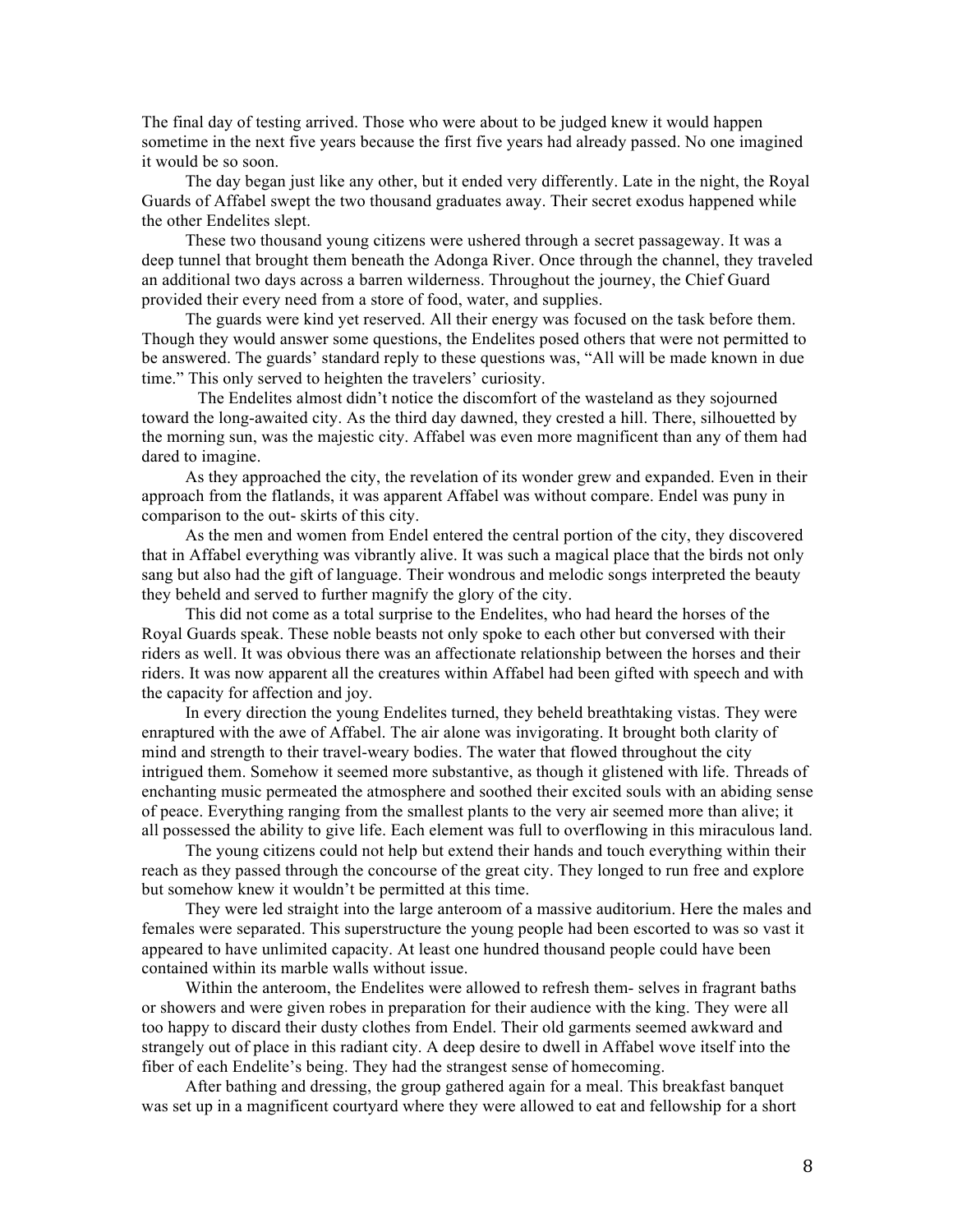time. After they ate, the group was separated again, this time by name. Charity, Selfish, and approximately five hundred others were brought to an adjacent hall on the right. Faint Heart, Deceived, and Independent were led with the remaining fifteen hundred to another auditorium on the left. As they entered the halls, they noticed each had a name inscribed over its threshold. The names were strange and in a language unknown to the young Endelites. The name of one auditorium was the Hall of Life; the other, the Hall of Justice.

# **The Halls of Justice and Life**

As he crossed the threshold into the hall on the left, Independent found himself strangely disturbed, almost to the point of being terrified. He reached back into his school memories and tried to comfort himself with what he had briefly heard about Jalyn. It all seemed so confusing now. He found himself regretting that he had missed so many classes.

Obviously, he had been wrong; both the city and the king existed. He tried to block his rising fear and focus on what he remembered of Jalyn's love and merciful nature. At that moment, he did not want to consider Jalyn's justice and holiness, even though they were what now fought for his attention. He attempted to reassure himself by recalling the ways he had been a good citizen and supported the volunteer services in the community.

Taking a deep breath, Independent began to look around and take stock of the company he was in. He could not help but notice he was among some of the worst in Endel. He recognized thieves, swindlers, and drunkards. There were both those who rarely worked and those who worked everything to their advantage. His fear mounted, but just as panic threatened to overwhelm him, he caught sight of Faint Heart. Independent closed his eyes and released a sigh of relief. He immediately remembered her as one of the most outspoken and enthusiastic followers of Jalyn in his class. Hadn't he even heard she had worked at the school? If she was in this hall with him, it would most likely turn out for his good.

As Independent moved in Faint Heart's direction, he bumped into Deceived. Another good sign! Though he had lost touch with Faint Heart, Independent knew Deceived was a strong believer. They even used to argue about Jalyn. As he embraced his old friend, Independent's mood totally changed.

Deceived was both boisterous and positive in his manner. The two men engaged in conversation as all Independent's fear subsided. Jalyn's mercy must have been even vaster than they had known. Look how freely he had forgiven the ones Independent wouldn't have imagined making it. How could this be anything but true? Wasn't the great teacher Double Life just a little way off from them? Independent felt more assured that all would be well. However, he was slightly troubled by the absence of Charity and Selfish. He also found it difficult to ignore that some people wept in the corners of the room. But maybe they were just overwhelmed by Jalyn's goodness.

The other hall was filled with emotion as well. Friends who had lost touch after graduation were thrilled to again be reunited. There was an overwhelming excitement that dominated every conversation: they would soon behold Jalyn! The time had come to enter their true purpose and promised destiny.

All were abuzz with the wonder of the city. They had always known it would be a better place than Endel, but their initial impression exceeded their expectations. It was more than they could take in. Could it possibly be true they'd spend the rest of their lives in such a glorious place? Any one of them would willingly clean floors to have such an honor! All who waited in this hall knew they'd followed Jalyn, but as time passed, a solemn attitude overtook the room. Had they been faithful? Time would soon tell. Excitement intertwined with a measure of fear as these humble servants waited to see their king.

The first to be judged were those waiting in the Hall of Life. How- ever, we will return to them later. For now our story will take us into the Hall of Justice.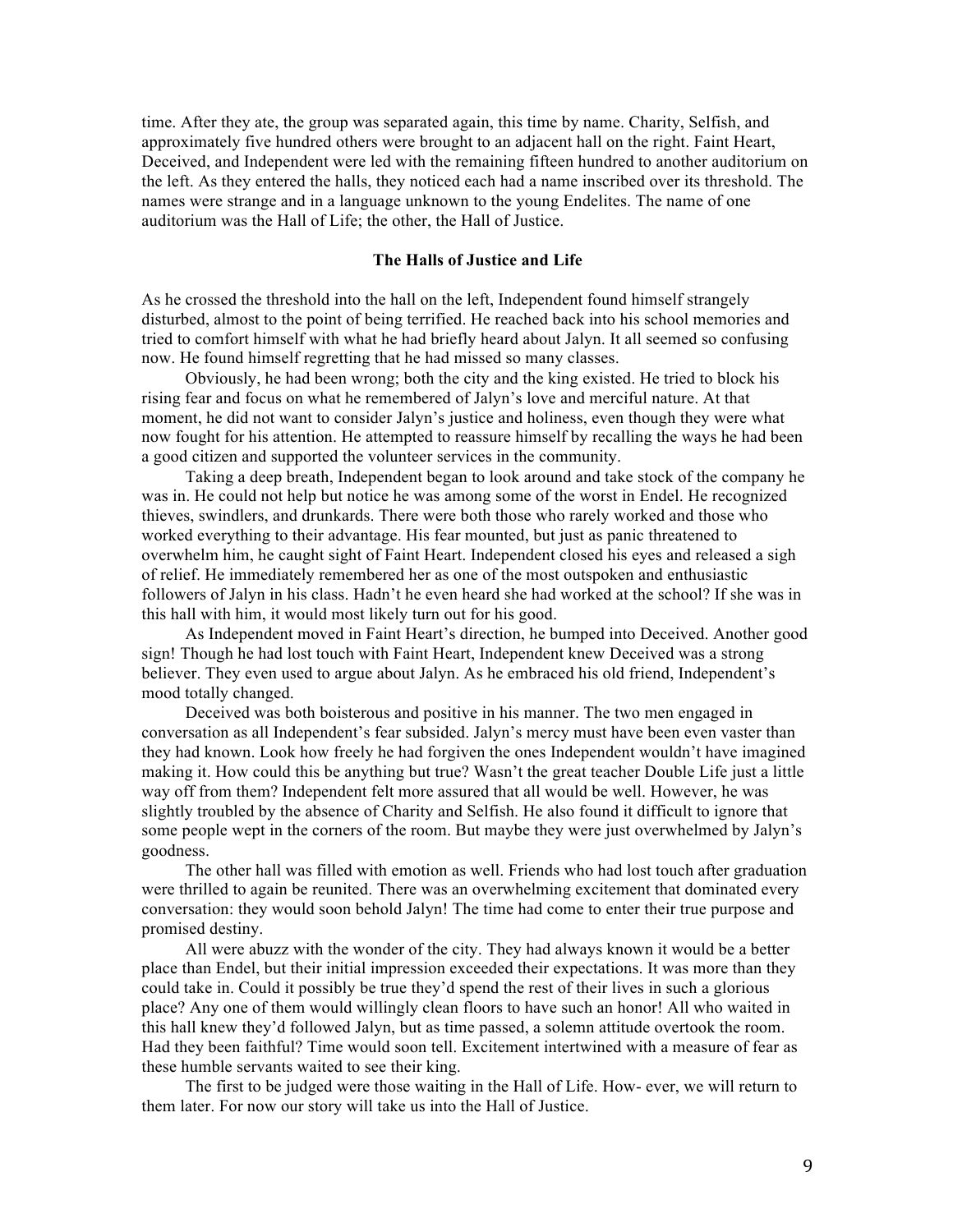#### **The Summons**

It was midday. The inhabitants of the Hall of Justice had been restored to a level of comfort and confidence that all would go well for them. They attributed anything that seemed confusing or out of step to Jalyn's mercy or the mystery of his ways. This reasoning comforted them.

The first of the fifteen hundred Endelites in the hall to be called was Independent. Four Royal Guards came to escort him to the Great Hall of Judgment. In an attempt to lighten the solemn mood, he smiled and winked at one of the guards who happened to make eye contact with him as they left the room. He was surprised when this drew no response.

As he heard the hall door shut behind him, Independent found his questions returning. His heart beat against his chest like a drum. It was so loud he imagined the guards heard it, but if they did they gave no sign. He wished Deceived could have come with him. He would soon stand before the Judge and he preferred to not be alone. Independent was rapidly losing confidence.

Before they entered the Great Hall, one of the guards briefed Inde- pendent on the appropriate protocol. He nodded, though he feared he would not remember what was said. His pulse was pounding in his ears and threatened to impair his hearing. The guard nodded his acknowledgement of Independent's understanding of procedure, and the doors of the hall were thrown wide open.

As Independent took his first steps into the enormous hall, he noticed his body was trembling. Beads of sweat collected on his usually cool brow. He was completely disoriented because what he saw blew his mind!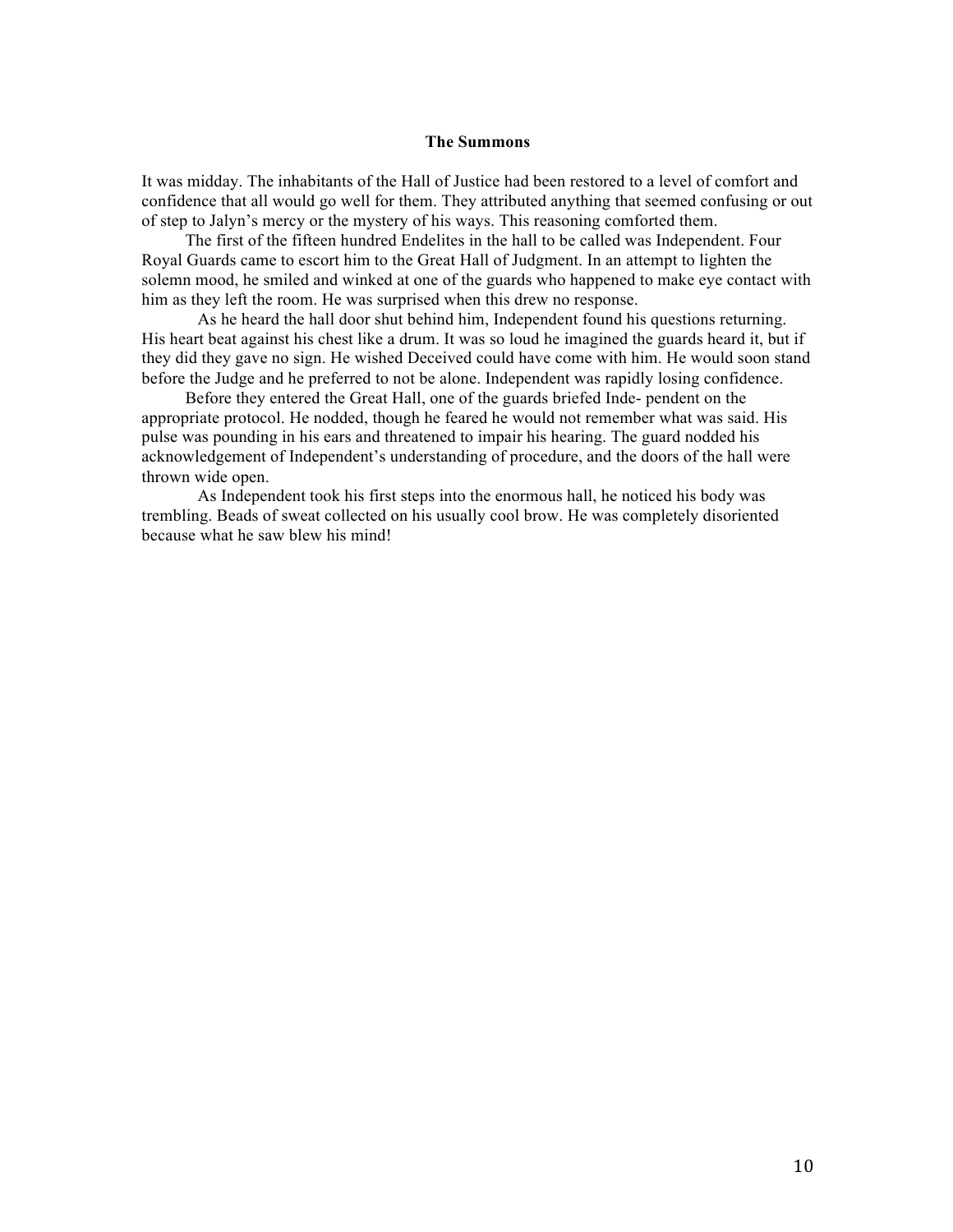# THE KINGDOM OF AFFABLE THE DAY OF JUDGMENT

Jesus constantly used these illustrations when speaking to the crowds. In fact, because the prophets said that he would use so many, he never spoke to them without at least one illustration. For it had been prophesied, "! will talk in parables; I will explain mysteries hidden

since the beginning of time. "

- Matthew 13 :34-35 TLB

Before continuing our allegory, I'd like co highlight Jesus's statement concerning the coming judgment once again. He announced in John 12:48, "The word that I have spoken will judge him in the last day." We already know the standard by which we will be judged by before His throne: the Holy Scriptures.

Because of this, superscript numbers will appear by many of Jalyn's statements in the Judgment Hall scenes char follow. These numbers refer to scriptures from various translations, whose references can be found at the end of chis book. Midst of Jalyn's words are composed of scriptures organized in a way chat applies to the characters in our story.

With this in mind, let's return to Affabel.

### **The Judgment of Independent**

The Great Hall was more spectacular than anything Independent had imagined. If given the chance co report his experience co the fifteen hundred people still waiting, he would have had no words or frame of reference to describe its grandeur. Its architecture made anything he'd known in Endel obsolete. The auditorium was filled with quite possibly one hundred thousand people in attendance. Independent had never seen so many in one place ac one time.

As he stepped closer, Independent caught a glimpse of the citizenry of Affabel. First he noticed char they were regal with radiant faces. Then, almost as an afterthought, he was taken aback by their astounding beauty. It was as chough they were from another world. This transformation was because they were all permitted to eat from *the tree of life.*

Independent wondered, Is it possible these are former Endelites? Then he caught sight of one he knew. Her name was Goodness. She was a few years older than Independent, and he remembered how she was constantly ridiculed for her homely appearance. Now she was gorgeous. Her features were the same, making her recognizable, bur somehow she was now more beautiful than any person he had ever known in Endel. In fact, everyone he beheld--even the least in beauty-was far more attractive than any he had ever seen in his homeland.

After recovering from his initial shock, Independent noticed that all of those in attendance were focused on an area just ahead of him. lt was like nothing he had ever seen.

It was a throne. But this description did not do it justice, for it was indeed a most glorious throne. Independent's eyes took in the one who sat upon it, and in an instant he realized the source of all the majesty of the city. It all proceeded from the man seared on the throne. *This must be Jalyn*, thought Independent. Suddenly he profoundly believed in the one he'd so emphatically denied.

Jalyn's features were handsome yet seem, at least at that moment. Wonderful bur frightening would be a more accurate description. His whole appearance was enthralling, yet with every step Independent took toward him, terror grew steadily in his heart. Any confidence he'd once had was now completely gone. What would become of him?

Jalyn then asked the Chief Scribe, "Is independence's name found in the Book of Life?" Without hesitation the Chief Scribe answered, "No, my lord." Jalyn then spoke.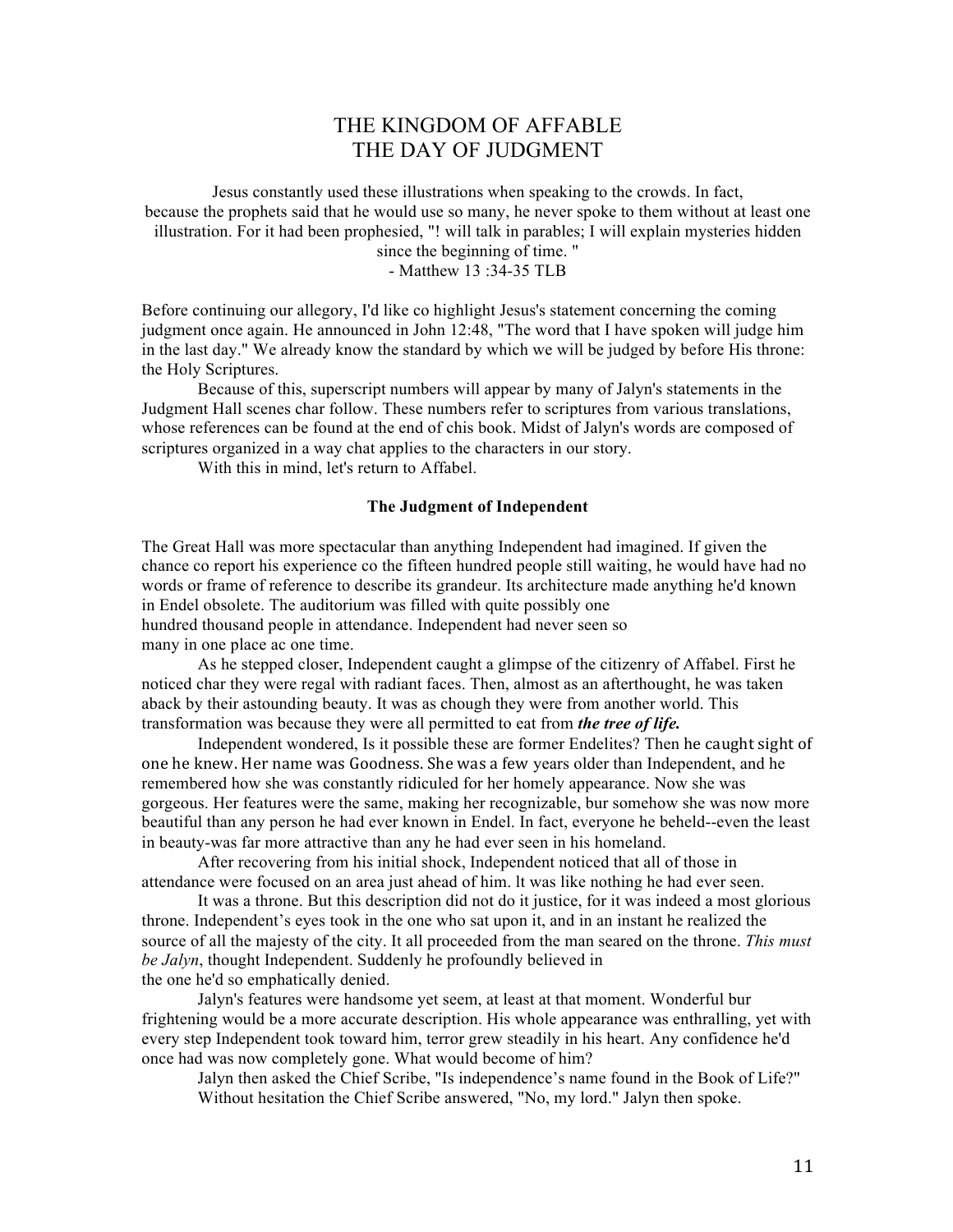"Independent, you are guilty of choosing an evil nature and are to be taken to the forsaken land of Lone to spend the rest of your life in the torment of utter darkness, hopelessness, and loneliness."

Shocked, Independent cried out, "Lord, why?"

"You did not believe in me," responded Jalyn. "Your teachers taught, 'If you do not believe that I am He, you will die in your sins.' They also taught, 'And there is salvation in and through no one else, for there is no other name under heaven given among men by and in which we must be saved."'

Independent continued, "But Lord Jalyn, what about my good works? Didn't they outweigh my evil?"

Lord Jalyn replied, "It is not a matter of how little or much you break the law for, 'the person who keeps every law of God but makes one little slip is just as guilty as the person who has broken every law there is."'

Independent mustered some boldness and countered, "How then can anyone be saved?"

Jalyn didn't immediately respond to this question but rather glanced over to a female citizen of Affabel. She seemed to be an underruler to Jalyn, for she sat on a similar but smaller throne. The woman spoke. "Did nor your teachers tell you? 'Jalyn saved you by his special favor when you believed. And you can't take credit for this; it is a gift from Jalyn. Salvation is not a reward for the good things we have done, so none of us can boast about it.'

Jalyn followed her, saying, "Long ago I paid the price for the laws that had been and would be broken by the citizens. It was impossible for anyone to not sin against me or to redeem themselves from their treasons, but because I loved all, I paid for their wrongs myself. So my salvation is a gift that cannot be earned; you couldn't have done enough good deeds to merit citizenship in Affabel. Your access comes through believing in me. Yet you rejected what I did to save your life."

Stunned, Independence was silent for a few moments, then soberly replied, "I see." He felt as though he was about to drown in a sea of hopelessness.

Grasping for something to latch on to, he questioned, "Then all I did was for nothing?"

Jalyn responded, ''Again it is written, 'The dead know nothing. They have no further reward, nor are they remembered. Whatever they did in their lifetime-loving, hating, envying-is all long gone. They no longer have a part in anything.' And again, 'For the evil have no future; their light will be snuffed out.'

Independent was taken aback by Jalyn's words and remained speechless. He regretted all the classes he skipped. Perhaps if he had attended he might have heard the truth and not made this fatal mistake with his life.

In the moments of silence that followed, another thought came to him. It was the one he'd comforted himself with all day. He rallied his courage again and said, "Yes, what you have said is all true, but, Jalyn, you are a merciful king! How can you send me away if this is so?"

Jalyn responded, "I am a merciful king, and that is exactly why I'm sending you away. By choosing to spend your time in Endel the way you did, you permanently chose your nature, that of the dark lord Dagon.

How could I be merciful, true, and loving if I allowed your immoral ways to pollute the purity of chis great city? I would put the innocent of Affabel in harm's way. Your chosen nature would soon manifest and thus corrupt thousands of pure lives. You have chosen your own way. You will be recompensed for it exactly as the one you followed, Dagon, has been. If I give you less than I gave him, then I would be an unjust leader, and that I am not!"

Jalyn then addressed the entire assembly and quoted the ancient sayings of his father. "He who despises the word will be destroyed, but he who fears the commandment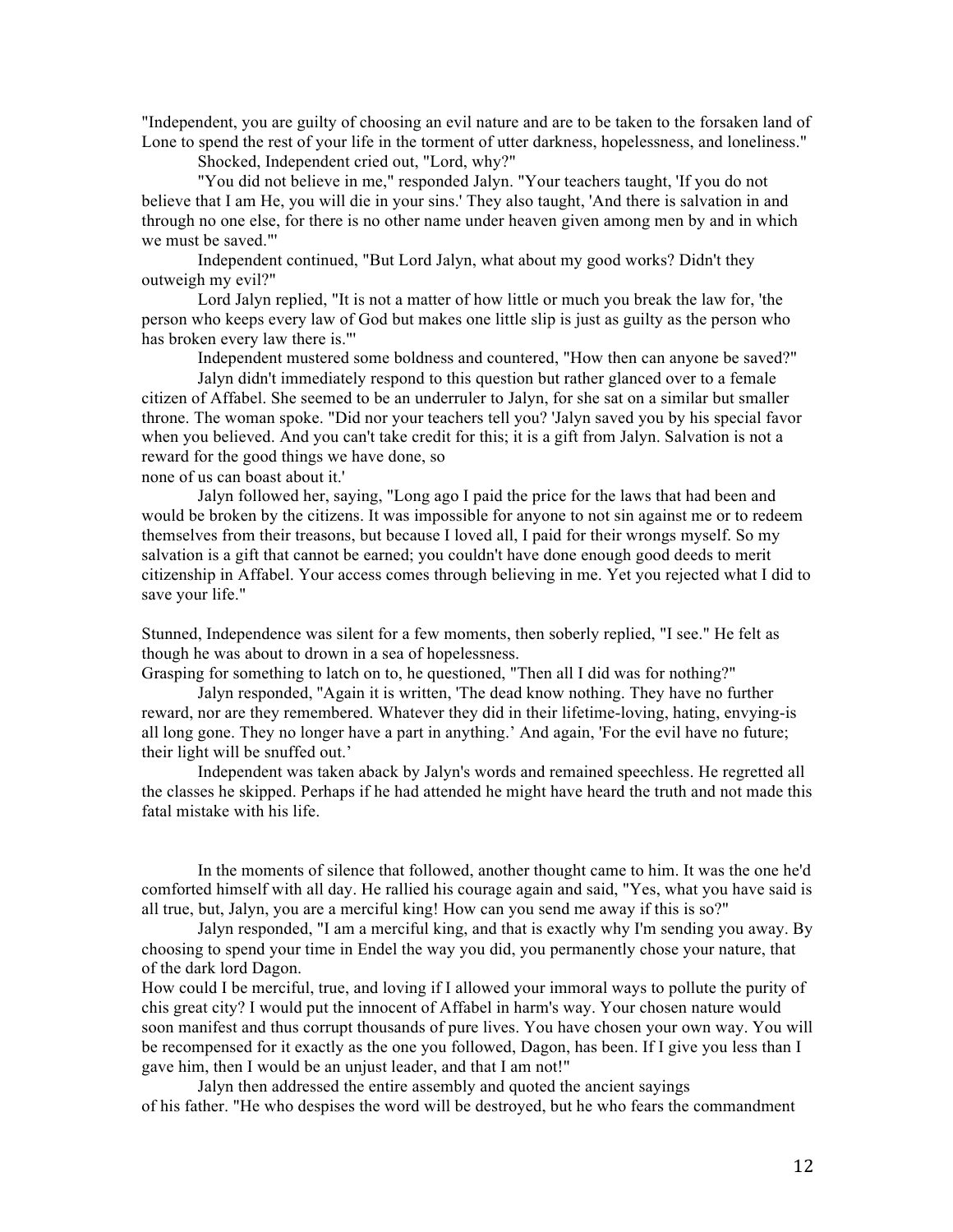will be rewarded.''

What transpired next left the assembly solemn. The king said to the servants, "Bind him hand and foot, take him away, and cast him into outer darkness; there will be weeping and gnashing of teeth. For many are called, bur few are chosen."

Screams of horror and the agony of dread seized Independent as he was bound by the Chief Guard and carried toward the side door of the auditorium. Not a sound could be heard among the thousands in attendance. They watched in sorrow as one who had so unwisely wasted his life was carried out co his lifelong punishment.

Once out of the building, Independent was placed in another large waiting room. Here there were thousands of small, barred cells, which held the condemned until the number of all who would be sentenced to exile was completed. Over the entrance to chis area these words were written:

Blessed are chose who do His commandments, that they may have the right to the tree of life, and may enter through the gates into the city. But outside are dogs and sorcerers and sexually immoral and murderers and idolaters, and whoever loves and practices a lie.

Independent scared at the words. Rage boiled within him. He was now completely under the influence of his nature. Any good that was in his character before was now swallowed up by the very moral fiber he had chosen. His behavior was rapidly deteriorating into that of a mad dog. Without the influence of the king, he was completely given over to a reprobate mind.

#### **Deceived before Jalyn**

A few hours passed. Many had already been called out of the Hall of Justice; still waiting amongst the few hundred who remained were Deceived, Faint Heart, and Double Life. Deceived still carried an optimistic attitude, and his demeanor kept the ochers hopeful as well.

The doors opened and the four Royal Guards once again appeared, this time calling for Deceived. Tension gripped him, and he began to quiver. His time had come. To cover his nervousness, as he was clever at doing, he said to those who yet remained, "Well, guys, my number's up!"

After Deceived was briefed on protocol, the doors to the Judgment Hall swung open and he was escorted down the main aisle. He experienced feelings similar to those Independent had. He likewise saw the size and beauty of the hall and the countenances of the citizens. As he walked down the aisle, he recognized several people he had known from the School of Endel who had graduated a year or two before him. He recognized more citizens than Independent had since Deceived almost never missed a meeting at the school.

One person he recognized who didn't attend classes was a man named Ruthless. He was one of the most notoriously wicked men in the community. Deceived stopped in his tracks, wondering, What is he doing here? The Chief Guard motioned to Deceived that it was fine for him to speak to this man.

Deceived walked over to him and asked, "Are you Ruthless?"

The man responded, "I was once known as Ruthless, but at his Judgment Seat, Lord Jalyn changed my name to Reconciled."

Deceived blurted out, "How in the world did you ever gee in here? You were considered a wicked man by most in our community. You never went to school and you opposed Jalyn more than anyone I knew."

Reconciled replied, "Yes, this is true. But I hated who I was and what I did. Since I didn't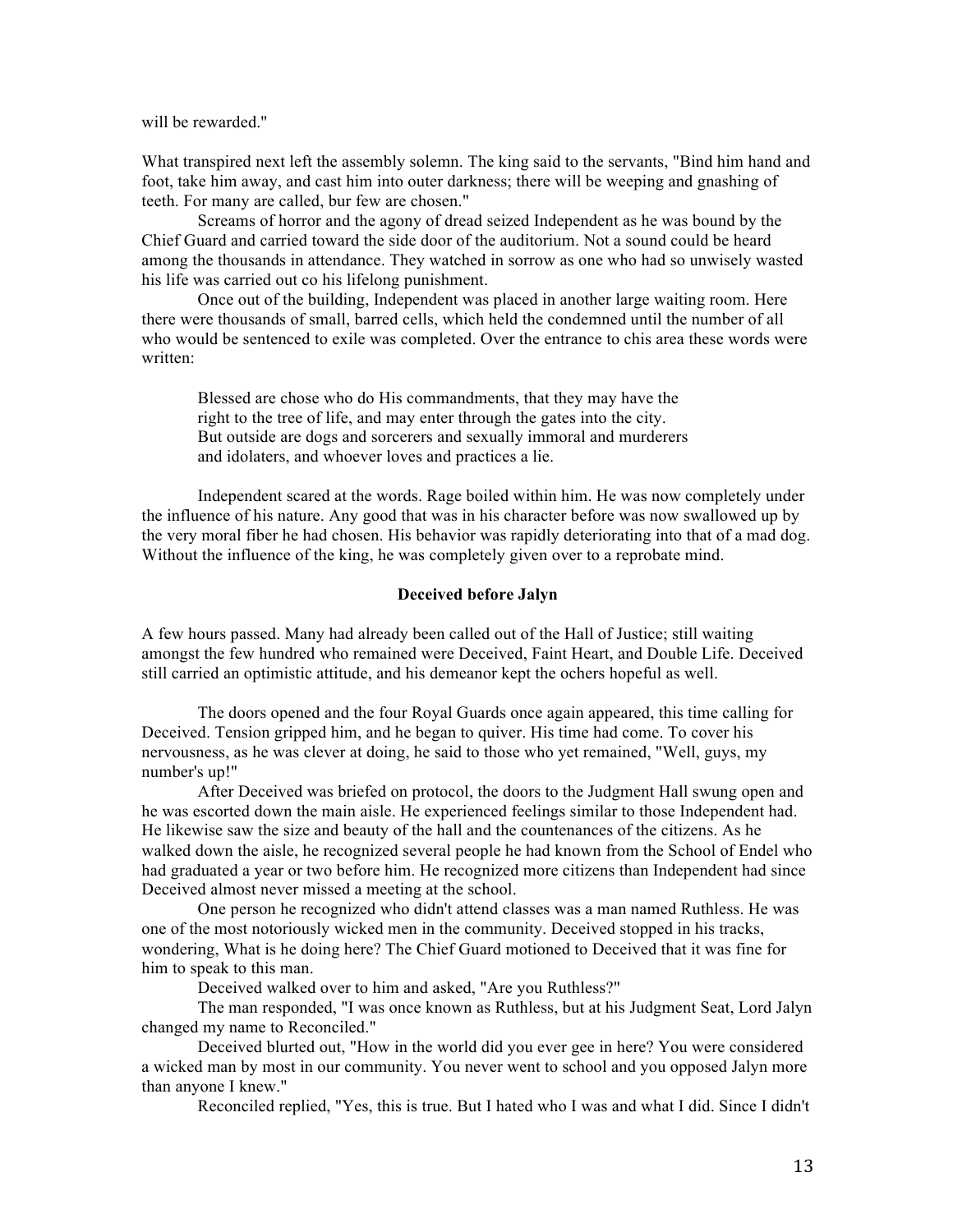attend school, I had never heard Jalyn's life-changing word. However, a week before my Judgment Day, I went for a meal at Charity's restaurant. She knew my life was a wreck and somehow detected my pain. She paid for my dinner with one condition: that I stay and talk with her. She then spent two hours celling me of Jalyn, his goodness,

his salvation, and of this place called Affabel."

Reconciled continued, "She explained it was not too late for me to give my life to this great leader. I could still be forgiven unconditionally and accepted as a citizen in his kingdom. I was overwhelmed by Jalyn's love and pledged the rest of my life to his lordship. Though I was only able co serve him in Endel for a week, I did so with all my heart. I went to those I had oppressed or stolen from and asked their forgiveness. In some cases where it was appropriate I gave back even more than I'd taken."

Deceived was speechless. He looked back at the guard, who nodded his head in affirmation. Reconciled then stepped back into his place, and Deceived proceeded toward the throne.

As Deceived walked, he couldn't help bur ponder what he had just heard. He had been told of the great mercy of Jalyn buy had now witnessed it in a manner that was staggering. This man had been one of the worst he had ever known, and now he was as regal as the ochers. Deceived was more convinced than ever that he would find favor with Jalyn because he was such a strong believer in him.

Once Deceived stood before the throne, he was given the same order as Independent: "Give an account of your stewardship."

Just as Independent had, Deceived witnessed his life from the first day of school till the day prior in the three-dimensional hologram. What a relief to see his faithful school attendance and outspoken support of Jalyn before the assembly.

However, Deceived was soon appalled. His lifestyle accused him. He had justified his ways, but as they came to light before this majestic judge and the morally pure witnesses, he was embarrassed and ashamed. When his sexual promiscuity was made known before this regal assembly, he wanted to crawl into a hole and hide.

Not only were his acts brought to the light bur his intentions and motives as well. How could Jalyn know these things? How could he judge Deceived for things no one even knew? His deepest secrets were no longer hidden. The entire assembly beheld his lust for gain in his business transactions, in the sales of his homes, and in his land development. They saw the slander and gossip he habitually used to get what he desired.

It seemed everything he did was motivated by his desire for more. He wanted his own way in everything, and he wanted everything for himself There was no arguing with the facts. However, Deceived comforted himself in the knowledge that none of this really mattered because he believed in Jalyn and professed his allegiance to him.

Once Deceived's life had been fully reviewed, Jalyn turned to the Royal Scribe and asked, "Is Deceived found in the Book of Life?"

The scribe responded, "No, my lord."

Jalyn announced, "Deceived, you are guilty of denying me. You are to be taken to the forsaken land of Lone to spend the rest of your life in the torment of utter darkness, hopelessness, and loneliness."

Deceived was paralyzed with utter shock. His mind raced. *No, this is a mistake. This cannot be happening! I'm a believer in Jalyn. What does he mean, "denying me"?*

He blurred out, "How have I denied you?"

Jalyn said, "Did you not listen when your teachers warned of those who 'claim they know Jalyn, but they deny him by the way they live'"

Again Deceived countered, "But, great king, I attended your school. I was faithful to not miss classes, and I was involved in many activities. I even called you lord!"

Jalyn immediately said, "Why do you call me, 'Lord, Lord,' and yet don't do what I tell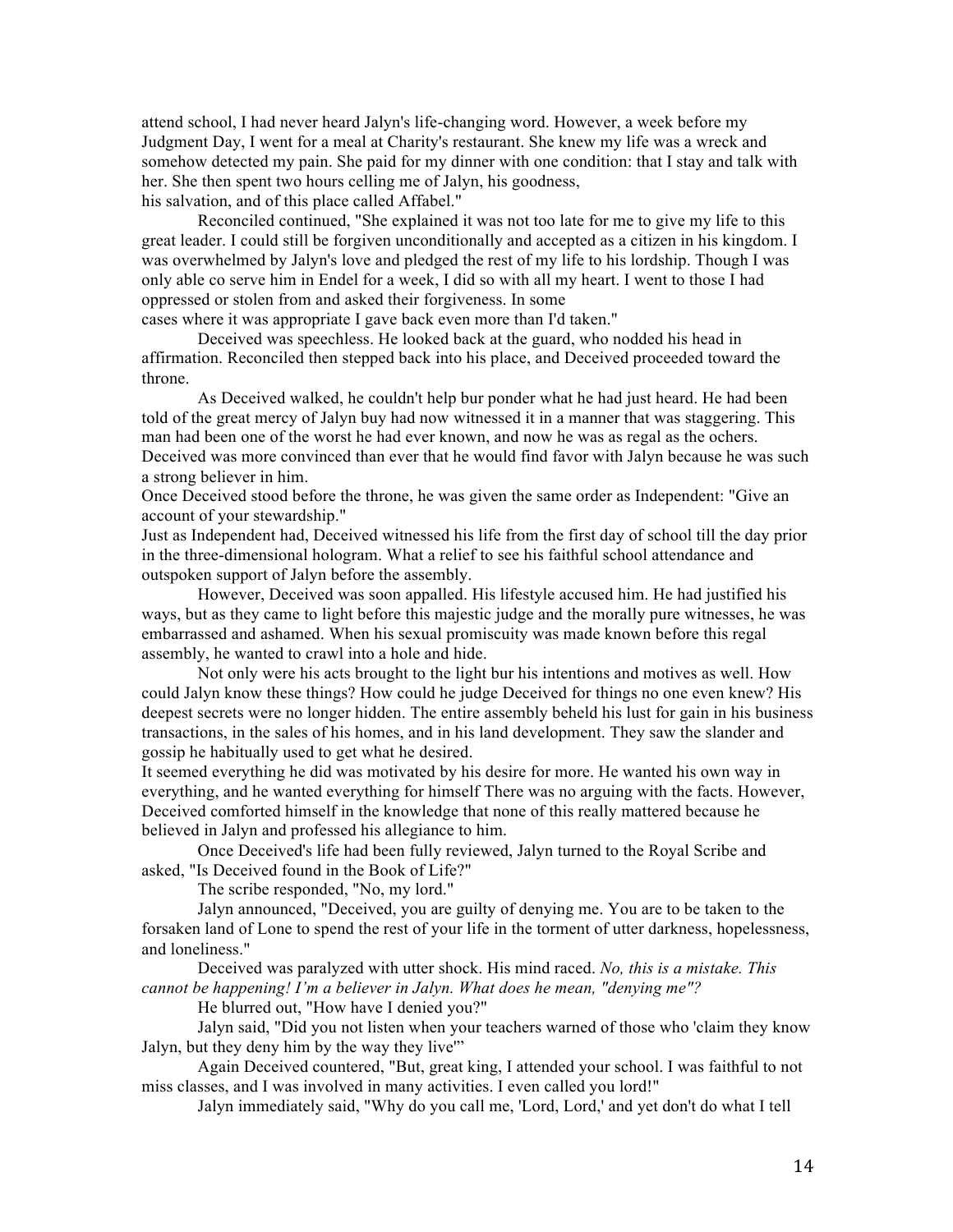you? Did you not hear my words when I said not all who sound religious are really godly people? They may refer to me as 'Lord' bur still won't get to Affabel. For the decisive question is whether they obey my Father. At the Judgment many will tell me, 'Lord, Lord, we told others about you and used your name.' But I will reply, 'You have

never been mine. Go away, for your deeds are evil.'"

Deceived was frantic. "But l had faith. I believed in you, so according to your word, I should be saved!"

Jalyn was patient but resolute. He looked to a citizen in the assembly, a former teacher in the school who now sat on a smaller throne. "Read to Deceived what you caught in your classes."

This gentleman read from the sacred writings, "Dear brothers and sisters, what's the use of saying you have faith if you don't prove it by your actions? That kind of faith can't save anyone. It isn't enough just to have faith. Faith that doesn't show itself by good deeds is no faith at all - it is dead and useless. Now someone may argue, 'Some people have faith; others have good deeds.' I say, 'I can't see your faith if you don't have good deeds, but I will show you my faith through my good deeds.' Do you still think it's enough just to believe chat there is one Jalyn? Well, even the demons believe this, and they tremble in terror! Fool! When will you ever learn that faith chat does not result in good deeds is useless?"

Jalyn reiterated, "You say you had faith, yet faith is not faith unless it. is accompanied by corresponding actions of obedience. lt is not enough to say you believe, for even the demons believe but are certainly not saved. Those who truly believe will exhibit a changed nature and no longer produce the fruit of an evil one. You continually bore the fruit of the evil lord Dagon, which was only evidence that you never truly believed in me from your heart."

Deceived was having a hard time comprehending all that was said. He countered, "But what about this evil man Ruthless? I was better than him! How could you let him in and keep me out? You are nor being fair!"

Jalyn responded, "You say the Lord isn't being fair! Listen to me. Am I the one who is unfair, or is it you? If a wicked person runs away from his wickedness and obeys the law and does right, he shall save his soul, for he has thought it over and decided co turn from his sins and live a good life. He shall surely live-he shall nor die."

Frustrated and angry, Deceived ranted on, "But I shared your word and witnessed to people about you. I even volunteered and substitute taught at your school!"

Jalyn, now stern, replied, "Recite my laws no longer and stop claiming my promises, for you have refused my discipline, disregarding my laws. You see a thief and help him, and spend your time with evil and immoral men. You curse and lie, and vile language streams from your mouth. You slander your own brother. I remained silent - you thought l didn't care - but now your time of punishment has come, and I list all

the above charges against you."

Deceived was silent. His mind was reeling, but he had nothing more to say in his defense. A few moments passed. Then the king said to the servants, "Bind him hand and foot, take him away, and cast him into outer darkness; there will be weeping and gnashing of teeth."

As the Chief Guard approached, Deceived hurled profanities toward Jalyn, the guards, and the citizens of Affabel. Enraged, he thrashed violently. Any good within him was swallowed up by the revelation of his true nature.

Deceived was bound hand and foot and carried out of the auditorium, cursing the entire way. Like Independence, he was held in a cage until the judgment of all was complete.

Once Deceived was our of the auditorium, Jalyn addressed the gathering of witnesses: "There is a generation that is pure in its own eyes, yet is not washed from its filthiness."

#### **Faint Heart before Jalyn**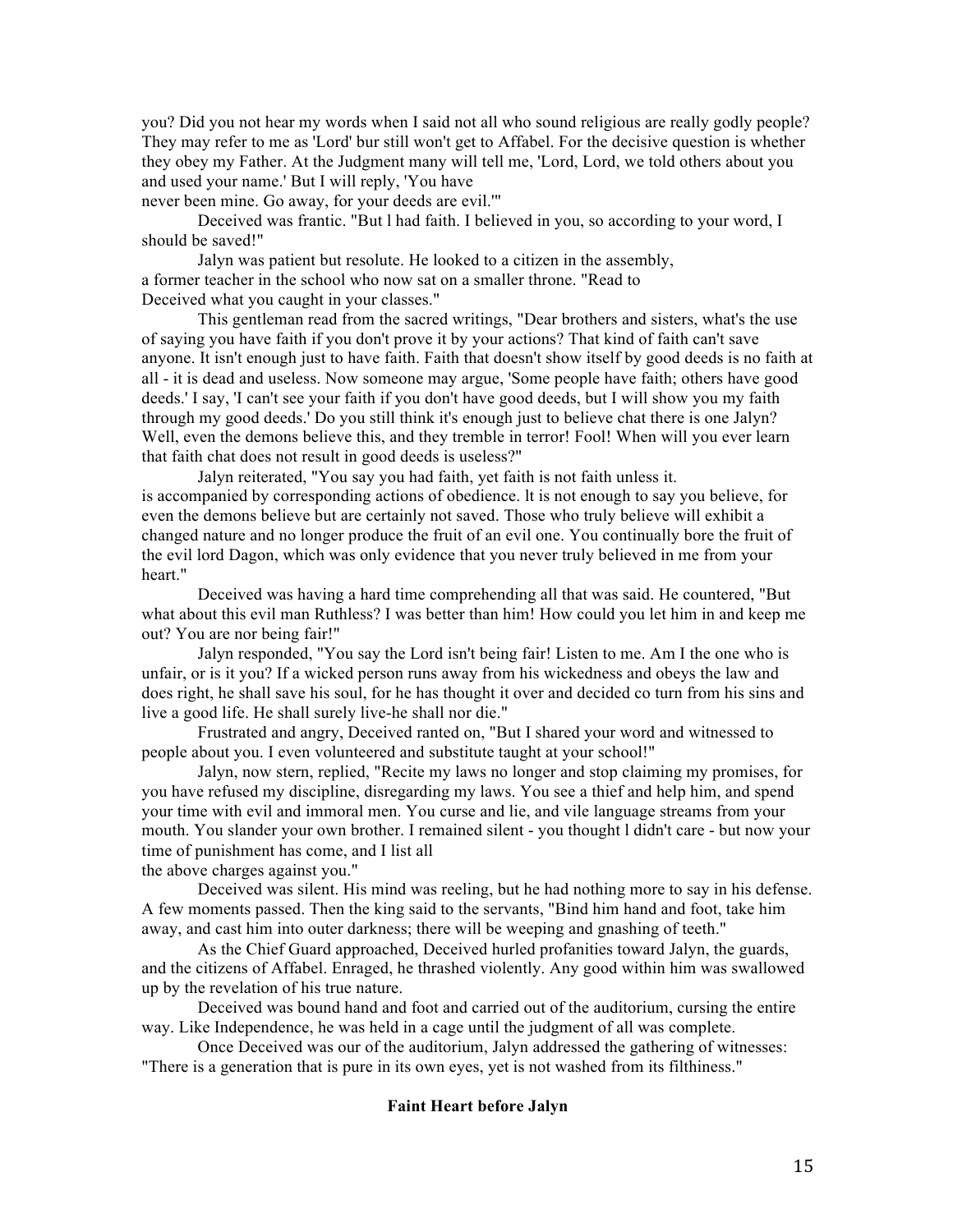Less than one hundred were left in the Hall of Justice. Faint Heart and Double Life were in their number. Faint Heart stayed as far away from Double Life as she could, as she yet maintained a bitter resentment toward him. He avoided her as well.

The four Royal Guards entered and summoned Faint Heart. She was nervous about where she was going but grateful to leave Double Life behind. Like the others before her, she was led to the entrance of the great hall, briefed on protocol, and ushered in.

As she passed by the citizens of Affabel, she too recognized many who had gone on before her. Most were not as outspoken and passionate about their faith as she had been while in school. Faint Heart was amazed to see a number of people present who she'd thought would surely be absent.

Faint Heart approached the throne and noticed the smaller thrones surrounding it. She recognized a few teachers and others she would have expected to see as leaders in the kingdom. However, there were many more who surprised her sitting on these thrones. They were the lesserknown citizens of Endel. There were some present who had been wealthy as well. How could the rich be in such places of honor? she thought to herself.

Before her mind could answer, she heard Jalyn's voice. "Give an account of your stewardship."

The hologram displayed her life. Faint Heart was delighted with the review of her schooling period. All her volunteer work, extra study, and class leadership bode well for her. She was proud of her boldness and diligence. However, her mood changed with the showing of her response to Slander's lie. It was clear she had refused to let go of the offense. Her heart issues were exposed, and they weren't pretty.

Then her affair with Double Life began. She had never repented of her involvement with him. She had always felt the victim and laid all the blame on Slander and Double Life. This caused her to never take responsibility for her choices. As her life unfolded, she watched anger, bitterness, and a desire for revenge multiply. Though she had managed to suppress some of these issues, she had never dealt with their root. This

revealed itself not only in her perpetual offense against Double Life and Slander but in the fact that she actually blamed Jalyn for her hardships as well. How could he have allowed a man like Double Life to reach in his school? Her resentment and unforgiveness were being exposed as hard and relentless.

As the review concluded, it was clear Faint Heart was an embittered woman who lacked goodness coward others. However, even with all this revealed before the great assembly, she was confident her previously strong commitment would secure her favor with the king. She dreaded a little scolding but never foresaw what was coming.

Jalyn turned to the Chief Scribe. "Is Faint Heart's name found in the Book of Life?"

The scribe responded, "No, my lord."

Jalyn pronounced his judgment. "Faint Heart, you are guilty of falling away from righteousness and denying me by treason. You are to be taken to the forsaken land of Lone to spend the rest of your life in the torment of utter darkness, hopelessness, and loneliness."

Faint Heart was stunned beyond description. Hers was an even greater shock than that of any of the others before her. This couldn't be happening! She was crapped in a bad dream-no, a nightmare-and somehow she must wake herself! Maybe she had misunderstood.

In disbelief, she questioned, "Jalyn, did you say I am to be taken to the dreaded land of Lone?"

"Yes, Faint Heart, you heard correctly," replied the king.

"How can this be, Lord Jalyn? I believe in you. This was clearly shown in my life review. I had a good life to back my beliefs. I know my heart became hardened and the love within me died, but that wasn't my fault. It was the fault of Slander and Double Life. Their treachery caused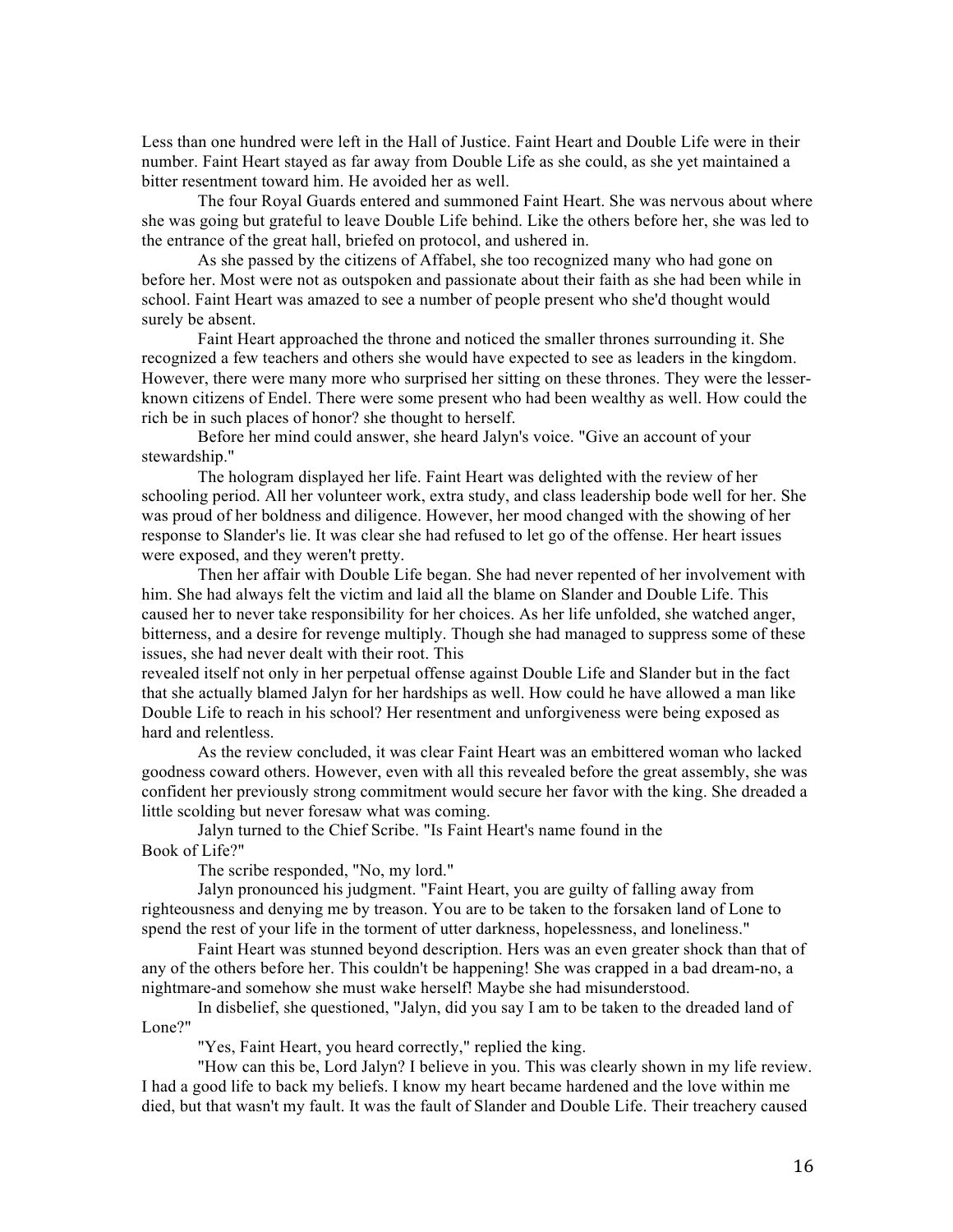me co grow cold."

Jalyn responded, "Did you forger my warnings through your teachers? 'Such will be the spread of evil that many people's love will grow cold. But whoever holds out to the end will be saved.' You did not endure to the end."

Faint Heart continued, "But, Lord Jalyn, I am a righteous person because of my belief in you. I may have lost my witness, but I believed that once a person was saved, they would always be saved and could never lose their salvation. Even some of the teachers proclaimed this. According to them, no one could pluck me out of your hand."

Jalyn responded, "Yes, this is true. No one can pluck you out of my hand, but I never said you couldn't walk away. You alone hold that power. For did you not read the sacred writings? 'If people have escaped from the corrupting forces of the world through their knowledge of our Lord and Savior Jalyn, and then are again caught and conquered

by them, such people are in worse condition at the end than they were at the beginning.

It would have been much better for them never to have known the way of righteousness than to know it and then turn away from the sacred command that was given them.' If I stated it would have been better for such people to not have known the way of righteousness because they are now worse off than they were before being saved, how could you believe it was impossible co lose salvation? If it could never be lost, then how

could they be worse off than before?

"Why did you listen to teachers who taught contrary to what my word stated? I recorded it carefully so all could know the way of righteousness. Why did you allow yourself to be deceived? If you had believed what I said, you would have confronted the bitterness in your heart. Instead you allowed it to grow unchecked out of your false comfort in unconditional security and now face a judgment chat could have been averted."

Faint Heart pleaded, "But what about all the good I did?"

Lord Jalyn replied, "Again, did you nor read what I clearly stated through my prophet? 'If righteous people turn to sinful ways and start acting like other sinners, should they be allowed to live? No, of course not! All their previous goodness will be forgotten, and they will die for their sins. Yet you say, "The Lord isn't being just!" Listen to me. . .. Am I the one who is unjust, or is it you? When righteous people turn from being good and start doing sinful things, they will die for it. Yes, they will die because of their sinful deeds.' It is just as it was written; your goodness and righteous acts are forgotten and will nor be credited to you."

Still grasping, Faint Heart said, "But lord, you said if I confessed you as my savior, my name would be written in the Book of Life. How is it possible it is no longer there? Why can't your scribe find my name? How could it have been erased?"

Lord Jalyn, patient but resolute, answered, "Did you not hear what was stated earlier? 'He who endures co the end shall be saved.' Those who endure all the way to the judgment are those who overcome, and l clearly said, 'He who overcomes shall thus be clothed in white garments; and I will not erase his name from the book of life. If I stared I will not erase someone's name from the Book of Life, it means it can be erased. Otherwise I would have said, if you confess me as lord, your name will be forever secured in the Book of Life."'

Faint Heart pleaded, "How can you send me to Lone, the place where the living dead are sent?" Jalyn turned to one of the underrulers. "Read the ancient writings that have been made known to the citizens of Endel."

The ruler read, "A man who strays from the path of understanding comes to rest in the company of the dead.''

Faint Heart was rendered speechless. Then the king said to the servants, "Bind her hand and foot, take her away, and cast her into outer darkness; there will be weeping and gnashing of teeth. For many are called, bur few are chosen."

As the Chief Guard approached, Faint Heart cursed Jalyn. She was overtaken by the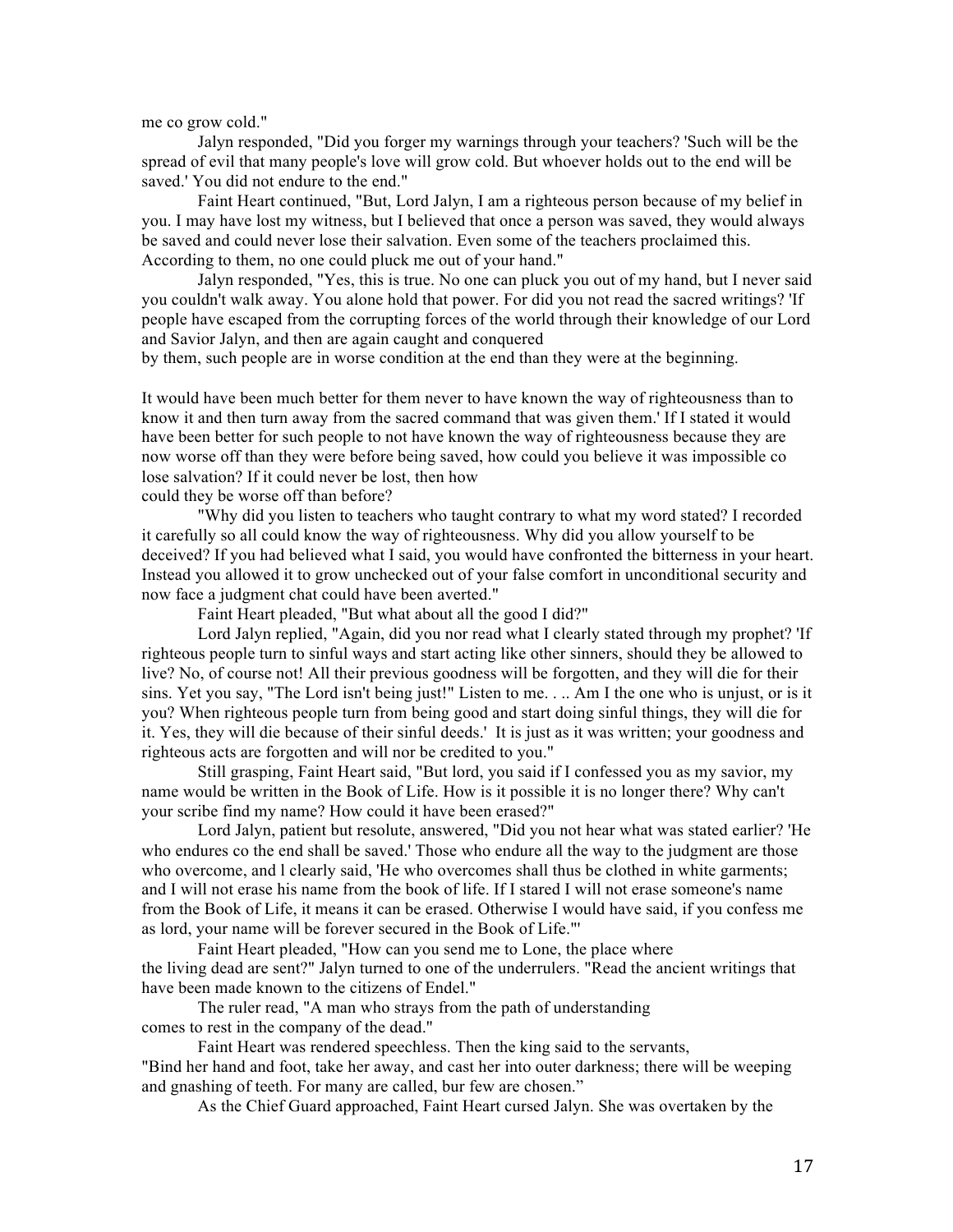violence of her bitterness and twisted by her twice-fallen nature (see Jude 12). She was like a late autumn tree pulled up by its roots with no fruit of righteousness remaining.

Faint Heart was bound hand and foot and carried toward the side door of the auditorium. She also was held in one of the cages. Once she'd left the auditorium, the Chief Scribe enlightened the congregation of witnesses:

"Dear friends, if we deliberately continue sinning after we have received a full knowledge of the truth, there is no other sacrifice that will cover these sins. There will be nothing to look forward to but the terrible expectation of Jalyn's judgment and the raging fire that will consume his enemies. For we know the one who said, 'I will take vengeance. I will repay those who deserve it.' He also said, 'The Lord will judge his own people.' It is a terrible thing to fall into the hands of the living Jalyn."

The last person to be called out of the Hall of Justice was Double Life. He knew the laws of Jalyn and already knew his judgment would not be favorable. He would soon discover just how much his transgressions had cost him.

Double Life felt faint as he was escorted into the judgment hall and had to be assisted by the guards in order to approach the Judgment Seat of Jalyn. His life was reviewed, and he too heard the woeful words that his name was not found in the Book of Life.

Jalyn firmly announced, "Double Life, you are guilty of treason, falling away from righteousness, and being a stumbling block. You are to be taken to the forsaken land of Lone, where you will receive the greatest punishment and torments."

Double Life listened in horror, then pleaded, "But lord, I was a teacher in your school. I gave my life for your cause."

Jalyn answered, "You were a teacher, but did you not read from the books you taught? 'Dear brothers and sisters, not many of you should become teachers in the school, for we who teach will be judged by Jalyn with greater strictness.'"

Double Life countered, "How was I a stumbling block?" Jalyn's tone became harder. "You caused many of my little ones to stumble and fall permanently. Faint Heart is just one example. She was entrusted to your care. I gave you authority to protect her, not to use her for your own advantage. You used your influence to satiate your lust and violated her and others. A sister already wounded her and you, who should have brought healing, took advantage of her. You shipwrecked her faith. She has been sentenced to Lone. Surely you remember the warning I gave: 'Whoever causes one of these little ones who believe in Me to stumble, it would be better for him if a millstone were hung around his neck, and he were thrown into the sea."'

Double Life pleaded, "Jalyn, I know I'm co be banned to Lone, but why am I to receive the greatest torment? Why are you so hard on me? I was one of your servants, not an unbeliever. I wasn't like Independent, who would have nothing to do with you. Why?"

Jalyn, still resolute, said, "You knew and caught the ancient writings. Why do you ask these questions of me? I will remind you so you may remember these words. The ancient writings are dear: 'But if the servant thinks, "My master won't be back for a while," and begins oppressing the other servants ... the master will return unannounced and unexpected. He will tear the servant apart and banish him with the unfaithful. The servant

will be severely punished, for though he knew his duty, he refused to do it. But people who are nor aware that they are doing wrong will be punished only lightly. Much is required from those to whom much is given, and much more is required from those to whom much more is given."

Jalyn continued, "Independent was far less aware of his transgressions. You had both awareness and knowledge. His punishment, though severe, will be lighter than your own. For you, I've 'reserved a place ... in the deepest darkness."'

Jalyn then commanded the Chief Guard, "Bind him hand and foot, take him away, and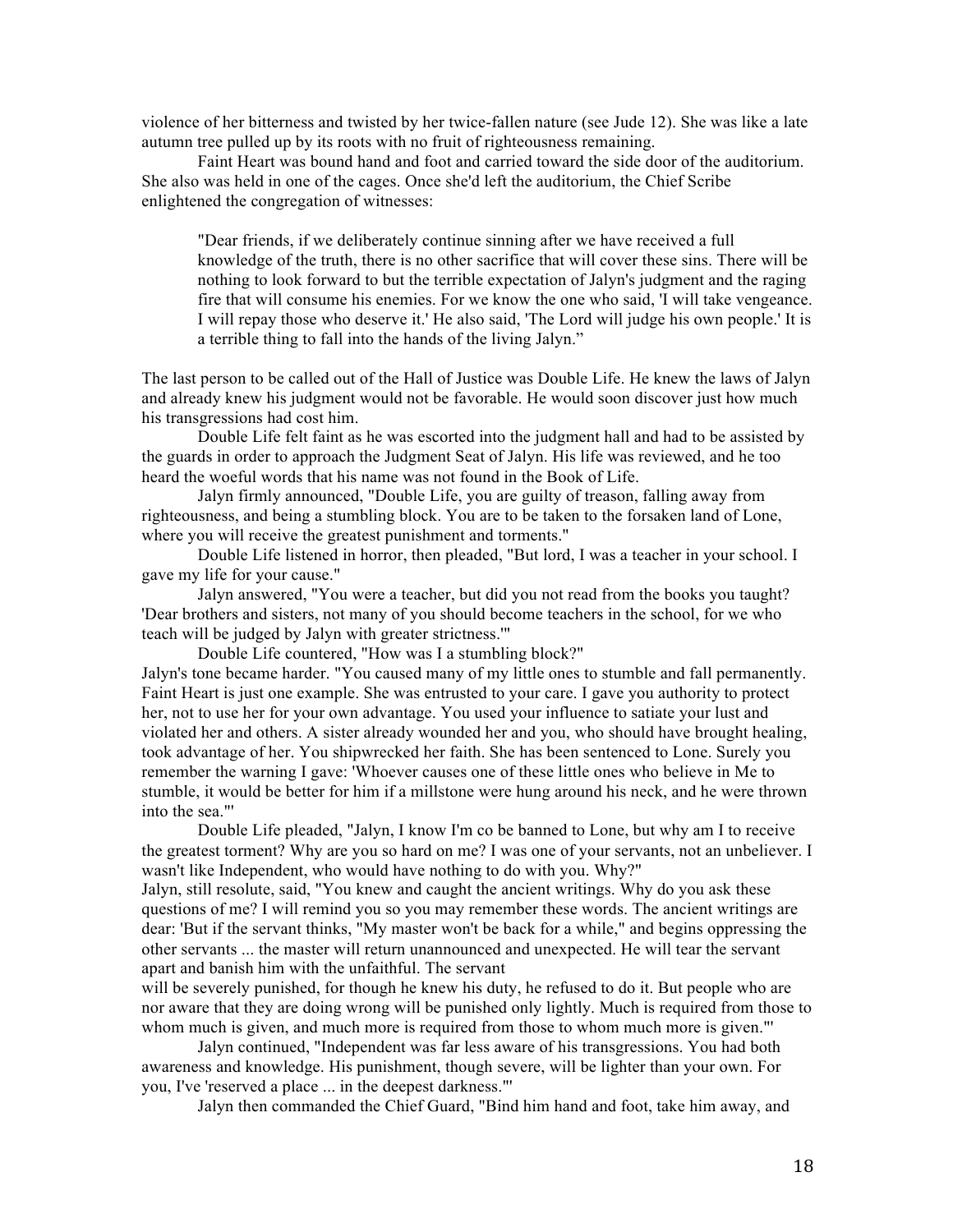cast him into outer darkness; there will be weeping and gnashing of teeth. For many are called, but few are chosen."

As the Chief Guard approached, Double Life spewed profanities at Jalyn, the guards, and the citizens of Affabel. He was violent and even tried to break free to physically attack Jalyn. His true nature was completely revealed. Any good within was swallowed up by his duplicity. He was bound hand and foot and carried out the side door of the auditorium, cursing the entire way. He joined the other fifteen hundred people

who were immediately transported to the land of Lone.

As soon as Double Life exited the auditorium, the Chief Scribe closed his book and shouted: "The judgments you have made are just. They are getting what they deserve!"

A voice from the altar replied, "True and just indeed are your judgments!" The fifteen hundred condemned and caged Endelites were escorted by the Royal Guards on a two-week trip to the blighted land of Lone. This journey brought them into the Great Desert of Fire, where the heat that rose from the parched earth was unbearable. Suddenly, in the middle of nowhere, where the heat was the most unbearable, a very large and

foreboding structure loomed in the distance. As they approached, the condemned were able to read the sign: "The Forsaken Land of Lone."

Upon closer inspection, they realized the large structure had no windows or openings other than one large door ac the base. Passing through the door, they heard what seemed like tens of thousands of screams coming from inside. Within moments they could make out the pleas directed to the Chief Guard, which came from those imprisoned near the entry. "Hasn't it been long enough? Please ask for mercy on our behalf. Our punishment is too much to bear!"

"How long have they been in chis place?" Independent asked a guard.

"Their times range from one year to 129."

Deceived was shocked. He had somehow hoped all char had transpired in the past two weeks would turn out to be a nightmare or scare tactic. He inquired of the same guard, "This is truly where I will spend the rest of my life?"

"Yes. It is exactly as you were forewarned in Endel."

Many of those slated for the greater punishment were placed higher in the metal building where the heat was greater. Those who didn't know the truth bur still committed things worthy of exile were placed in the

lower portions of the enormous structure. Even chis placement was unbearable for a day, let alone for more than one hundred years!

The agony of Double Life's abode was unimaginable, worse even than the fate of those at the highest level of the building. He was taken to a dungeon underground, near the hot sulfur rocks. The smell alone was unbearable, and with no venting, the heat was more incense than in any other location in Lone. This place was nor in the building but deep within the bowels of the earth. It was without doubt the greatest place of suffering and torment. Here Double Life would suffer all alone. The area was large enough to separate those who shared the same measure of condemnation. They were unable to hear any voice but their own.

Once the condemned were securely imprisoned, the Chief Guard made his way to the entrance. When the massive iron door shut behind him, nor a fragment of light could be found within the confines of the

structure. The poor souls inside would spend over 125 years in utter darkness and loneliness. The only hope of light they had was when a new round of prisoners was brought in once a year. Yet nor all even saw this, only chose who were near the great door. Others, like Double Life, would never again see the light of day. For him, the blackness of darkness was reserved as punishment.

## **Reflections**